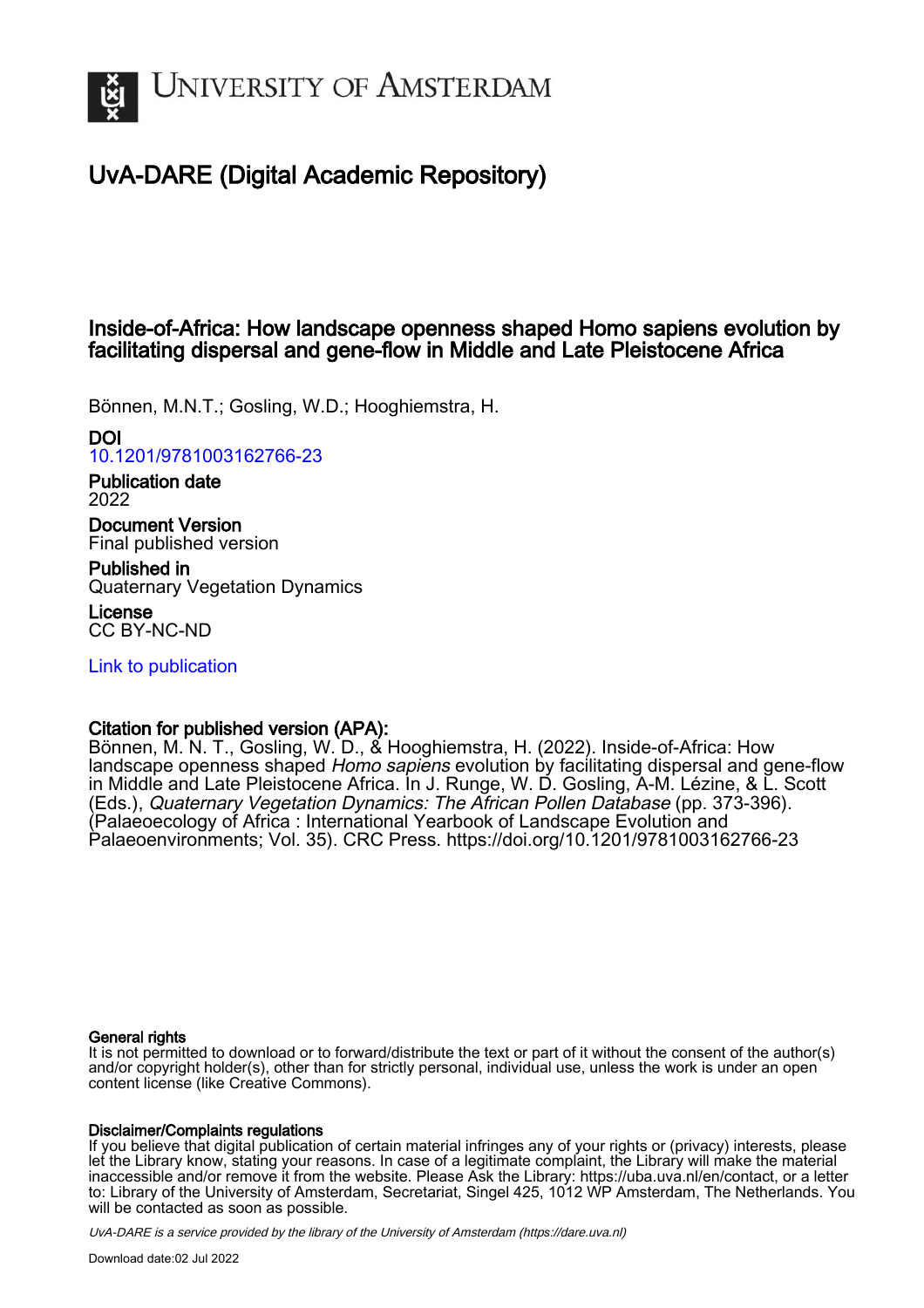# **CHAPTER 23**

# **[Inside-of-Africa: How landscape openness shaped](#page--1-0)** *Homo sapiens* **evolution by facilitating dispersal and gene-flow in Middle and Late Pleistocene Africa**

Mick N.T. Bönnen, William D. Gosling & Henry Hooghiemstra

*Institute for Biodiversity and Ecosystems Dynamics, University of Amsterdam, Amsterdam, The Netherlands*

ABSTRACT: *Homo sapiens* as a clade originated *c.* 500 thousand years before present (500 ka) as it diverged from *Homo neanderthalensis.* The topic of early *H. sapiens* evolution and dispersal since this cladogenesis has long been of interest in scientific literature and public debate. The development of this field has been significantly accelerated in recent years by the advances made in the scientific fields of archaeological, anthropological and genetic research; exemplified by the publication of the earliest observed fossil belonging to the archaic*H*.*sapiens* clade at Jebel Irhoud, Morocco, dated at *c.* 315 ka in 2017. Recent evidence from these fields opposes the long-held view that anatomically modern humans (AMH) evolved linearly from a single population. Instead, a pan-African model of evolution is proposed, whereby geographically isolated *H. sapiens* populations, possibly shaped and maintained by ecological boundaries, evolved independently with fluctuating degrees of gene-flow over time. A thorough understanding of the ecological context these hominins experienced has long been hampered by spatial and temporal gaps in the African palaeovegetation record. Records of past vegetation that cover timescales relevant to the emergence of AMHs now exist that are relevant to environmental change in northen, southern, eastern, western and central Africa. This means it is becoming possible to explore how hominin evolutionary development coincided with the changing vegetational (habitat) context. We present the idea of a three-stage 'Inside-of-Africa'environmental framework for hominin evolution: (i) a predominance of hospitable vegetation 500–400 ka facilitating initial dispersal of archaic *H. sapiens*, (ii) a predominance of ecological barriers (e.g. deserts and rainforests) 400–250 ka limiting dispersal and gene-flow, causing independent evolution, and (iii) a predominance of hospitable vegetation 250–100 ka (re-)connecting populations and resulting in the combination of the full suite of contemporaryAMH characteristics. To test this framework we review and synthesize all available long (*>c.* 100 ka) lacustrine palynological records relevant to past vegetation change across Africa. We find the past vegetation data supports the waxing and waning of hospitable vegetation and ecological barriers during the last 500 ka in line with the timings proposed in our environmental framework.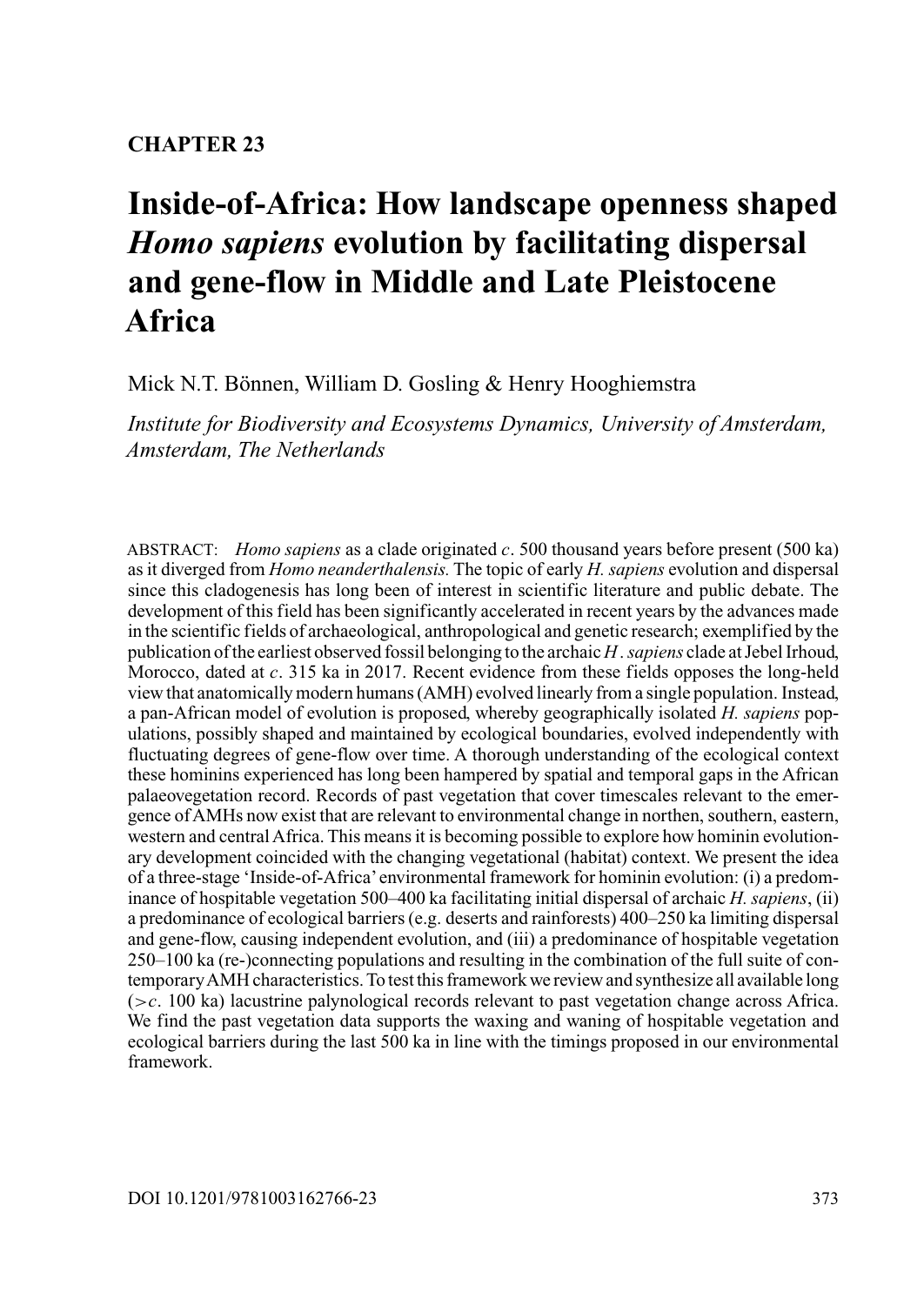## **23.1 INTRODUCTION**

#### **23.1.1 Archaic** *Homo sapiens*

Africa is regarded as the cradle of our own species (Mounier and Mirazón Lahr 2016) because it is where the archaic *Homo sapiens* clade diverged from the *H. heidelbergensis c.* 700-400 thousands of years before present (ka) (Stringer 2016), and where we shared our last common ancestor with *H. neanderthalensis c.* 440-410 ka (Endicott *et al*. 2010) (Figure 1). Although the exact location of cladogenesis remains unknown, these archaic forms of *H. sapiens* radiated all over Africa. Currently, the earliest 'archaic' manifestations of the *H. sapiens* clade are found in Jebel Irhoud, Morocco, comprising of cranial fossils dated to be about 315 ka (Hublin *et al*. 2017; Richter *et al*. 2017). Later dated archaic *H. sapiens* remains include fossils from Florisbad in South Africa (*c.* 260 ka) (Grun *et al*. 1996) and Omo Kibish and Herto, both Ethiopia, which have estimated ages of *c.* 195 and *c.* 160 ka respectively (McDougall *et al*. 2005; White *et al*. 2003). Even though all these archaic humans belong to the *H. sapiens* clade, and share a fairly recent last common ancestor, their fossilized remains show distinct spatial and temporal morphological variation when compared with each other, and with anatomically modern humans (AMH; Gunz *et al*. 2009).

The pan-African spread of hominins, in conjunction with the array of morphological variation (Hammond *et al*. 2017; Lieberman *et al*. 2002; Neubauer *et al*. 2018; Pearson 2008), has lead the modern scientific discourse to consider a mosaic-like pattern for the evolution of modern human traits (Gunz *et al*. 2009; Scerri *et al*., 2017a; Stringer 2016). A mosaic-like pan-African pattern could have been created if populations became (semi-)isolated for millennia by distance and/or ecological barriers (such as deserts or dense rainforests). The consequence could be that specific modern human traits might have evolved independently in different regions and became combined later when populations reconnected. The amalgamation of our modern characteristics could have therefore potentially been strongly mediated by past environmental changes. For example, periods of increased landscape connectivity between hominin populations, brought about by an increasing predominance of open vegetation, could have facilitated gene flow between small semi-isolated populations across Africa (Bertola *et al*. 2016). Recent genetic studies have suggested that between *c.* 250-100 ka most extant lineages emerged (Lipson *et al*. 2020). The eventual admixture of individual traits associated with these populations led to the homogenization of the human phenotype, thereby refuting the notion that our lineage can be traced back to one specific region, but favouring a pan-African view of *H. sapiens* evolution instead. Analyses of whole-genome sequences of contemporary African populations provide a time-dependent estimate of gene flow that suggests a pattern of population separation, followed by isolation, and then subsequent recombination (Wang *et al*. 2020).

Similar to morphological characteristics, spatiotemporal diversifications since our last common ancestor with *H. neanderthalensis* are also reflected in behavioural practices such as material cultures. An abandonment of large and crude cutting tools (e.g. hand axes) in favour of more sophisticated techniques for tool-carving ('prepared-core' technologies) occurred almost simultaneously on a pan-African scale. These innovations in stone tool technology followed a long period of stasis (the Early Stone Age [ESA] *c.* 3 Myr to 200 kyr BP) and mark the start of the Middle Stone Age (MSA) period (*c.* 280-20 kyr BP, Galway-Witham *et al*. 2019). The MSA is also when regionally distinctive material cultures involving complex stone tools first become apparent in the archaeological records. For example during the MSA features such as tangled implements (securing stone tools into wooden hafts) emerged in northern African populations (Scerri 2017b), central African materialistic culture started to be characterized by distinctive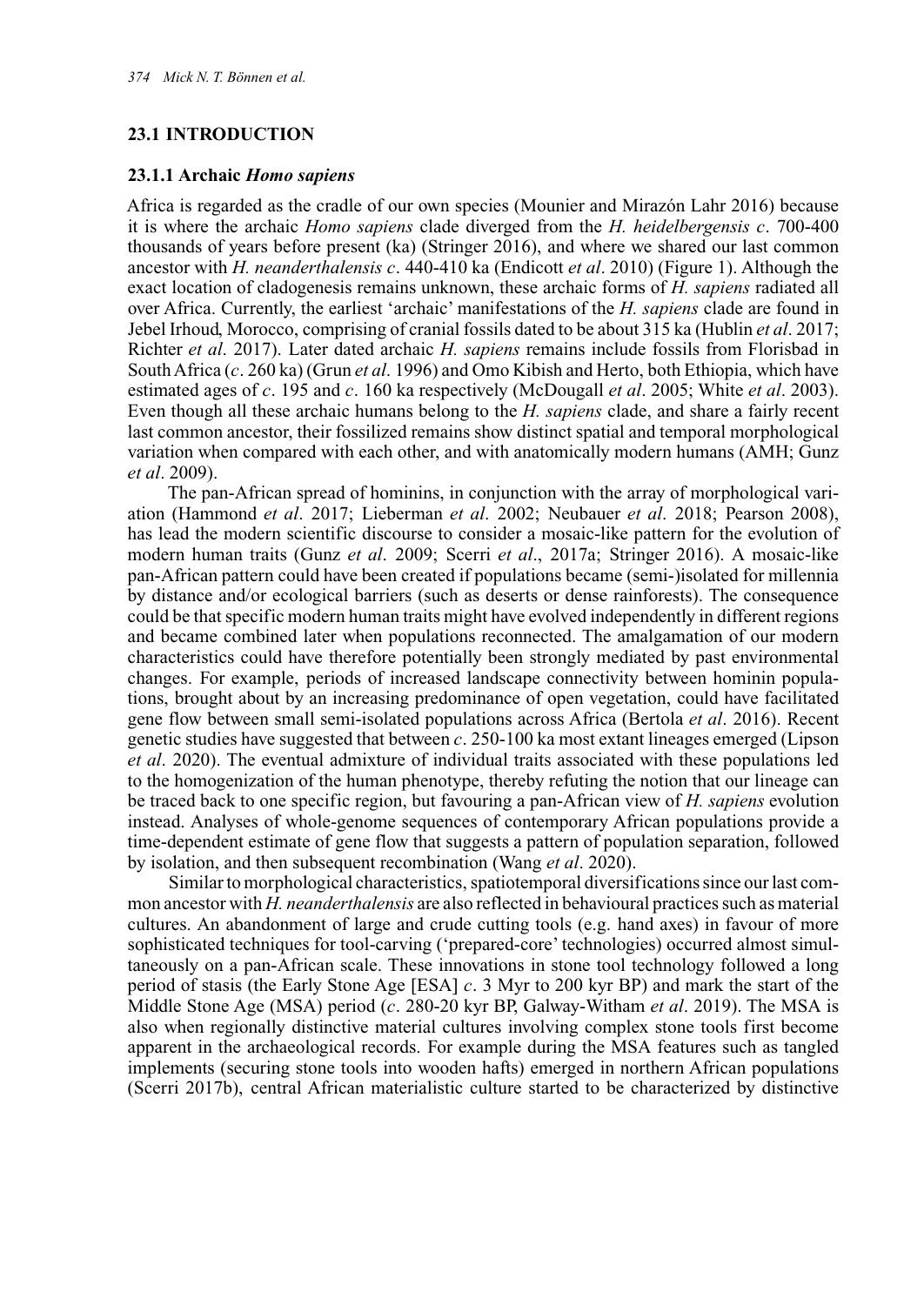

**Figure 1.** 'Inside-of-Africa' conceptual environmental framework related to the evolution and development of hominins. Vegetation openness relates to the proportion of open (savannah) or closed (forest) vegetation on the continent. General characteristics of vegetation for each period are indicated by (I) open and hospitable to hominins, (II) closed with more environmental barriers to hominins, and (III) open and hospitable for hominins. AMH =Anatomically Modern Humans. Out-of-Africa  $=$  the period of human dispersal from the African continent (IV). Key archaeological sites yielding *H. sapiens* fossils indicated are Jebel Irhoud, Morocco (Hublin *et al*. 2017), Florisbad, South Africa (Grun *et al*. 1996), Omo Kibish, Ethiopia (McDougall *et al*. 2005), and Herto, Ethiopia (White *et al*. 2003).

stone tools (Scerri 2017a), while southern African cultural artifacts started to include complex material aspects; such as the use of ochre, bone tools and shell beads (D'Errico *et al*. 2017).

# **23.1.2 Hypothesis development**

In this review, we focus on how changing environments could have shaped hominin evolution inside Africa. Building on the literature, we propose here a new framework for understanding this interplay between archaic *H. sapiens* and their contemporary landscapes. Our 'Inside-of-Africa' framework includes alternating periods of environmental hospitability and ecological barriers that either limit or encourage dispersal (Figure 1):

- I. Initial dispersal of archaic *H. sapiens* across Africa (*c.* 500-400 ka) was facilitated by increased landscape openness, which made areas generally more hospitable (hereafter defined as landscapes not dominated by dense (rain)forests or deserts, but rather by open ecosystem mosacis, including: (wooded) grasslands, savannahs, and gallery forests).
- II. Intraspecific variation was promoted and cultural development fragmented between (*c.* 400-250 ka) by a rise in the number of environmental barriers (e.g. arid deserts and impenetrable forests), which (semi-)isolated *H. sapiens* populations to environmentally constrained hospitable regions (refugia).
- III. The (re-)combination of traits into the full suite of AMH characteristics (*c.* 250-100 ka) was facilitated by increased landscape openness.

This review collates lacustrine palynological records with a pan-African spatial coverage from the period relevant to hominin evolution as outlined above (Figure 1). These data assess the current state of available information on past vegetation from terrestrial sites. We use the synthesized past vegetation information to test ideas on the evolution, development and dispersal of hominins. Specifically, we classify the long palynological records as indicative of relatively more open, or closed, vegetation structure (grasslands to dense forests) and identify any directional vegetation trends coincident with hominin evolution.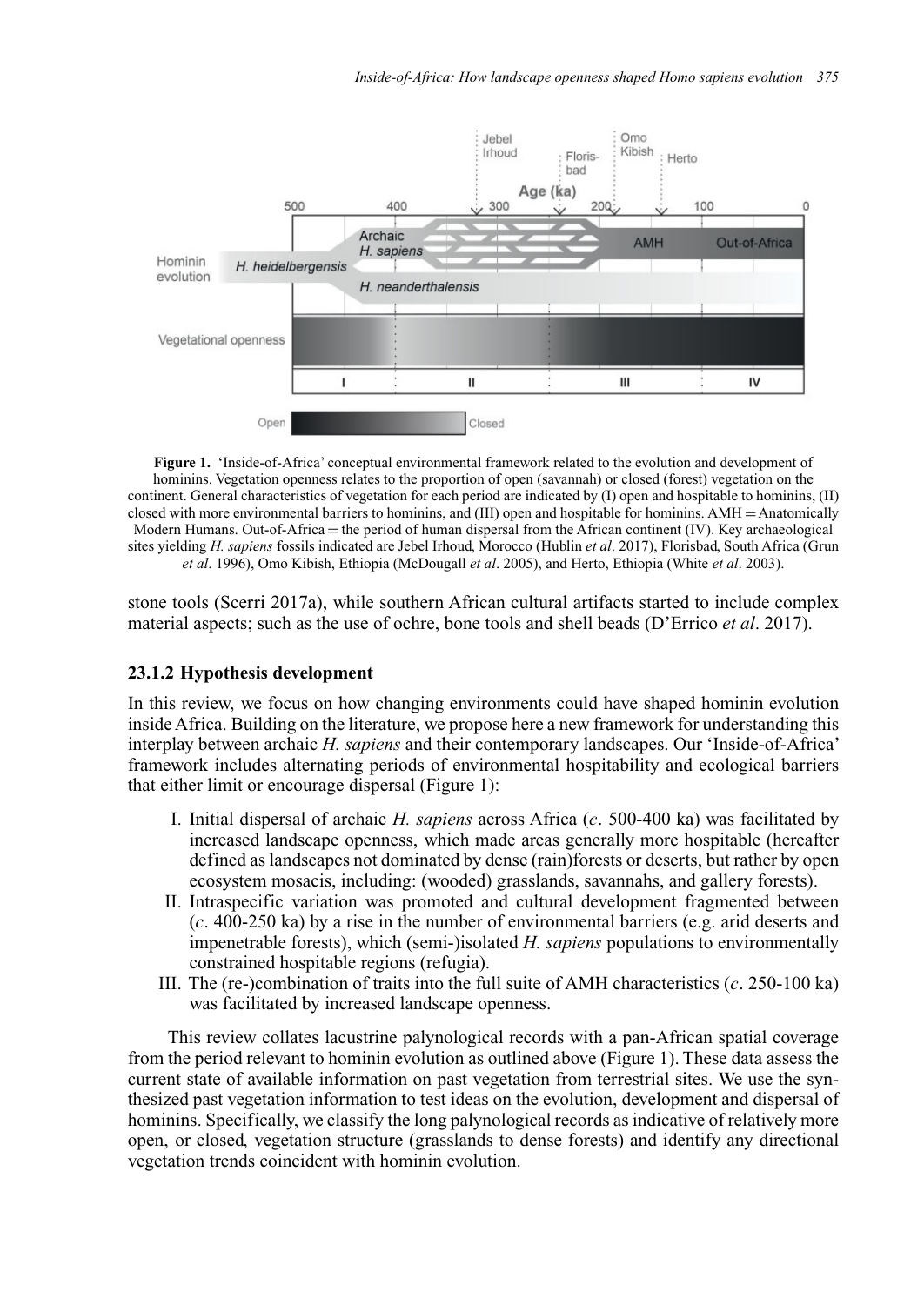# **23.2 AFRICAN ENVIRONMENTS DURING THE MIDDLE AND UPPER PLEISTOCENE**

#### **23.2.1 Current ecosystems**

The wide range in topography and climatic conditions across Africa caused varied landscapes that are home to a plethora of ecosystems (Dupont 2011; White 1983). Following Dupont's (2011) simplified version of the African vegetation classifications made by White (1983), we can distinguish between eleven different biomes in contemporary Africa (Figure 2A).

The continent's most northern and south-western extent is typified by arid biomes. Generally speaking, we find Mediterranean forests along the north-African coast from Morocco to Egypt adjoining the Mediterranean Sea, while Africa's most southern tip, the southern-African coasts and Cape Fold Mountains, are dominated by fynbos vegetation. Mediterranean forests have a significant presence of arboreal species; typically oak (*Quercus*) and maple (*Acer*) in broadleaved forests, while pine (*Pinus*) and yew (*Taxus*) dominate the coniferous forests. The fynbos vegetation on the other hand has a low density of arboreal taxa, as it is mostly dominated by shrubby vegetation like Ericaceae. Further inland deserts occur. In the north, the Sahara (bestrepresented families being Asteraceae, Leguminosae and Poaceae (Ozenda 1991)) stretches from the Red Sea to the Atlantic. In the south the Namib desert covers the entire Namibian coast and parts of the Angolan and southern African coast. The transition between the Mediterranean forests and the Sahara, the Sahel region, the African Horn, and the area of the fynbos-to-desert transition in the south (the Kalahari desert) are classified as semi-deserts, where we find low densities of shrubby vegetation like Asteraceae. Poaceae-dominated systems are found throughout Africa. Grass savannahs are ubiquitous at the 15◦N and the 20◦S latitudes and in east African Rift Valley system. Edaphic grasslands (those controlled by soil conditions instead of climate, fire regimes,



**Figure 2.** (A) Modern African vegetation simplified from Dupont (2011). (B) Location of the seven pollen records obtained from lake settings relevant to past vegetation change in Africa relevant to hominin evolution over the last 500 thousand years. PB = Padul Basin, Spain (Torres *et al.* 2020), VVV10.1 = Vankervelsvlei, South Africa (Quick *et al.*) 2016), MAG14 = Lake Magadi, Kenya (Owen *et al*. 2018), MAL05-1B/1C (MAL05-1B and MAL05-1C) = Lake Malawi, Malawi (Beuning *et al*. 2011; Ivory *et al*. 2018), B12 = Lake Bambili, Cameroon (Lézine *et al*. 2019), and BOS04-5B = Lake Bosumtwi, Ghana (Miller and Gosling 2014). Marine cores presented for additional context are ODP-658 (Dupont 1989; Dupont and Hooghiemstra 1989) and ODP-659 (Tiedeman *et al*. 1994).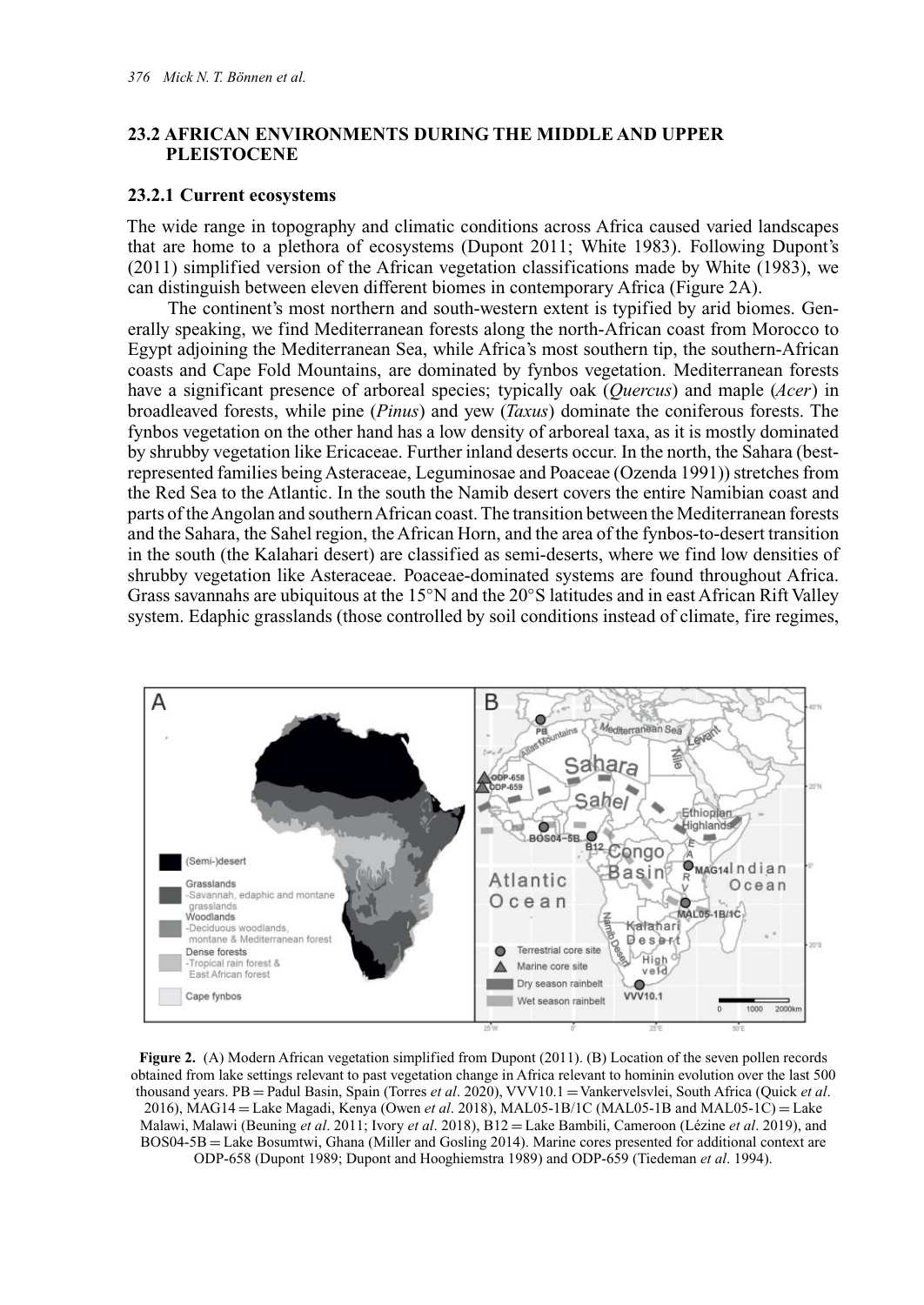or herbivory) can be found in Angola, Zambia and the Democratic Republic of Congo. Montane grasslands are prevalent in the arid high-altitude regions of central Africa, the East-African Highlands and the South-African Highveld. Forested areas are restricted to the moist equatorial regions and the high elevation Afromontane forests found in East-Africa and South Africa. Tropical rainforests extend across the basin of the Congo River and its tributaries but are also found along the coast of western Africa, spreading from southern Guinea all the way east to southern Cameroon. At higher latitudes tropical moist forests transitions into deciduous forests/woodlands as the vegetation becomes increasingly influenced by seasonality in precipitation.

To understand how vegetation association, and thus potential habitats or barriers for early *H. sapiens*, varied over time it is important to understand the climatic factors that relate to vegetation formation and how this has changed. Orbital precession, with a *c.* 21,000 year cycle, has a strong influence on long-term climate change in the low elevation tropics (Clement *et al*. 2004). Precession directly affects when in the year the earth is closest to the sun, and thus governs the amount of insolation received during each season. The strength and the annual latitudinal reach of the tropical rain belts are governed by changes in insolation that consequently are directly influenced by changes in the precessional cycle. Specifically, at the peak in the precessional cycle, the monsoons can reach further northwards into the otherwise arid part of Africa (Dupont and Hooghiemstra 1989; Frumkin *et al*. 2011). This additional moisture delivery has a significant impact on vegetation cover, and climate-vegetation simulations suggest that this processional climate signal is a dominant control on vegetation change at low latitudes (Gosling and Holden 2011).

# **23.2.2 Ecological boundaries and refugia for archaic** *Homo sapiens*

Environmental changes, prompted by changes in precipitation related to multi-millennial-scale climate oscillations have been shown to shape and maintain ecological boundaries that eventually limited gene-flow between populations in lions (*Panthera leo*), thereby creating distinct genetic clades (Bertola *et al*. 2016). Similar biogeographic patterns of speciation seem to exist in a wide array of African mammals (list of references in Bertola *et al*. 2016), and the same mechanism has been postulated for archaic *H. sapiens* populations (Scerri *et al*. 2018). Habitats largely inhospitable to archaic *H. sapiens*, such as arid deserts and dense rainforests (Bailey *et al*. 1989; Blome *et al*. 2012; Coulthard *et al*. 2013), expanded and retracted over time-scales of millennia in response to orbital scale vegetation change (Dupont 2011). The expansion of deserts and rainforests often occurred at the expense of open ecosystems (e.g. savannahs) which are thought to have been the preferred habitat of early hominins based on the close affinity between archaeological evidence of hominins and grasslands ecosystems (Cerling *et al*. 2011; Larrasoaña *et al*. 2013). It can therefore be hypothesized that climatic conditions that caused a decline in savannah ecosystems in favour of deserts and rainforests would have caused a loss of habitat for archaic *H. sapiens.* This loss of hospitable environment could have lead to the migration of some *H. sapiens* populations and a loss in connectivity between others and thus generated the population structure needed for independent evolution. As the remaining hominin populations became more isolated they likley retreated to 'refugia' (isolated regions where environmental conditions allowed humans to persevere amidst inhospitable conditions (Mirazón Lahr and Foley 2016)) which have also been highlighted as catalysts for evolutionary change in *H. sapiens* (Stewart and Stringer 2012).

# **23.2.3 Palaeoenvironmental reconstructions**

Marine palynological records have been used to provide a pan-African view of vegetation change (Dupont 2011). The advantage of marine records is that they are well-dated and yield the ability to record large scale vegetation change from a wide source area (Castañeda *et al*. 2016; Dalibard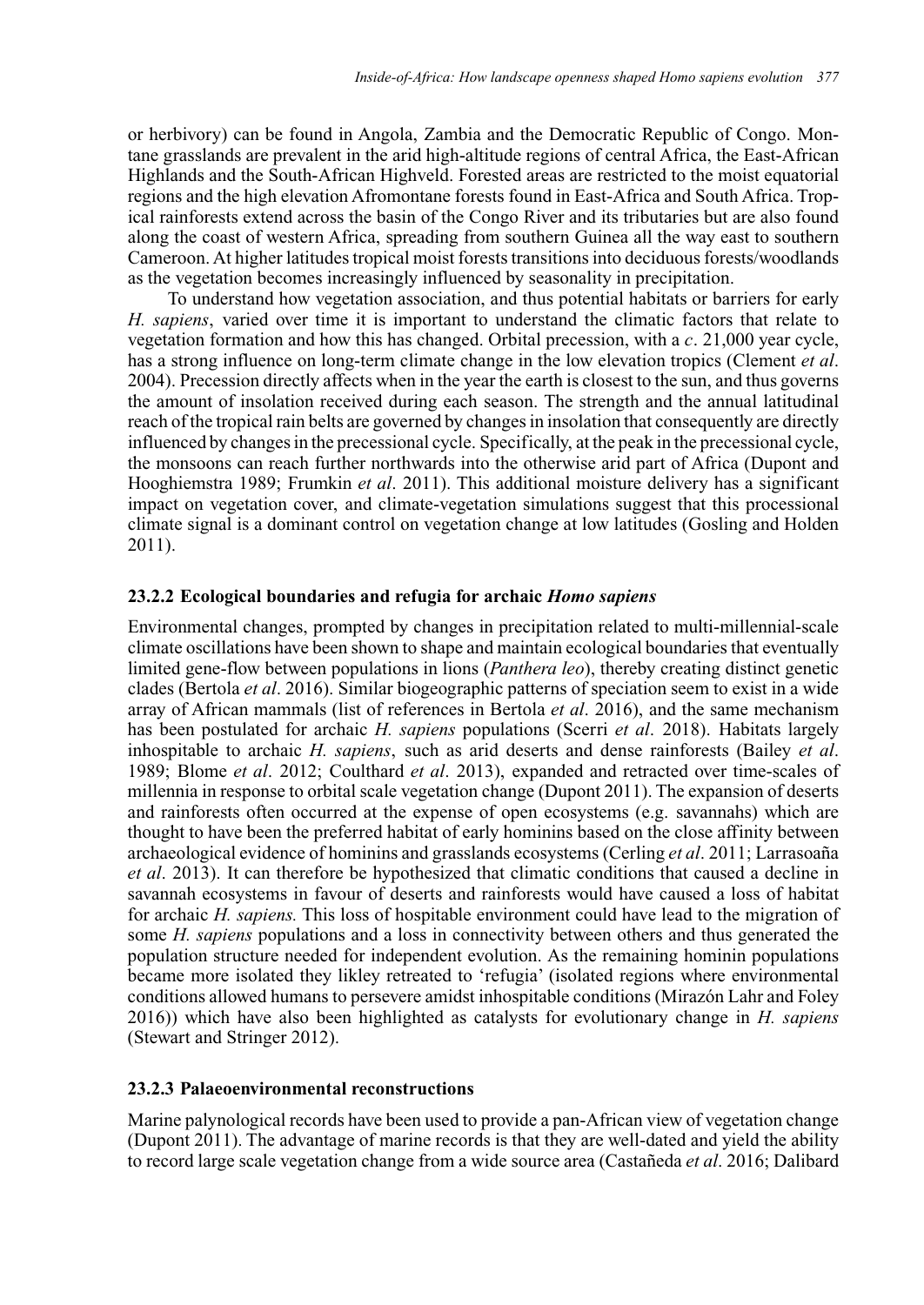*et al*. 2014; Hooghiemstra *et al*. 2006; Jahns *et al*. 1998; Zhao *et al*. 2003). However, interpretation of past vegetation cover from marine pollen records is challenging (Frédoux 1994; Hooghiemstra *et al*. 1986) because of the inherent wide pollen source area, which means that the signal is influenced by: (i) the intricate complexity of wind current and fluvial dynamics that muddle the opportunity to precisely identify the source (Dupont *et al*. 2000), and (ii) a low spatial resolution that makes it impossible to see vegetation dynamics on a local scale. For example in regions dominated by arid vegetation but where lush vegetation boarders rivers, the marine pollen signal could be biased towards the lush vegetation as it produces relatively more pollen and they are easily transported into the ocean sediments. In contrast to the marine records, the pollen found within a lake (diameter 5–20 km) likely reflects local/extra-local (10–100 s m) and regional (1–10 s km) vegetation (Jacobson and Bradshaw 1981). Therefore, lacustrine pollen records are more suitable to reconstruct vegetation changes at the local and regional scales, which allows the habitats of archaic *H. sapiens* to be investigated.

# **23.3 SITE SELECTION**

To provide the vegetational context in which early *H. sapiens* evolution took place we selected palaeovegetation records that contain information relevant from across Africa. The most appropriate records were chosen to represent each of five African regions (northen, southern, eastern, western and central) based on two criteria:

- Sedimentary record covering at least the last *c.* 100 ka.
- At least one proxy of past vegetation change has been published from the record.

Six lacustrine records were identified meeting these criteria from in, and around, the African continent (Table 1; Figure 2B).

# **23.4 LONG-TERM VEGETATION CHANGES IN AFRICA**

One record of past vegetation was obtained from each region, except for eastern Africa, from which two were obtained (Figure 3). The records ranged from *c.* 90 ka to 800 ka in duration and past vegetation information was obtained from fossil pollen at all sites. To place these records in the context of global climatic change we refer to the global glacial (cool) and interglacial (warm) Marine Isotope Stages (MIS) as defined by Imbrie *et al*. (1984). The six records are now reviewed in turn, in the order of the earliest archaeological evidence of *H. sapiens* in the vicinity of the core site: (i) Padul Basin, northern Africa region (Torres *et al*. 2020), (ii) Vankervelsvlei, southern Africa region (Quick *et al*. 2016), (iii) Lake Magadi, eastern Africa region (Owen *et al*. 2018), (iv and v) Lake Malawi, eastern Africa (Beuning *et al*. 2011; Ivory *et al*. 2018), (vi) Lake Bambili, central Africa (Lézine *et al*. 2019), and (vii) Lake Bosumtwi, western Africa (Miller and Gosling 2014).

# **23.4.1 Padul Basin, Spain**

No lacustrine sedimentary record spanning *c.* 100 kyr has, to date, been recovered or analysed for pollen from continental north-west Africa. Therefore, the sediment record from the Padul Basin (PB) from the Granada province in south-east Spain (Torres *et al*. 2020) was chosen to provide the closest available vegetational context for the earliest known *H. sapiens* found to date (Figure 3A). The archaic *H. sapiens* fossils found at Jebel Irhoud (Morocco) have been dated to 315 ± 34 ka and include facial bones (Hublin *et al*. 2017). The PB sediment core was retrieved from a peat bog inside a closed flat depression, with a catchment area of  $44 \text{ km}^2$ , located  $720 \text{ m}$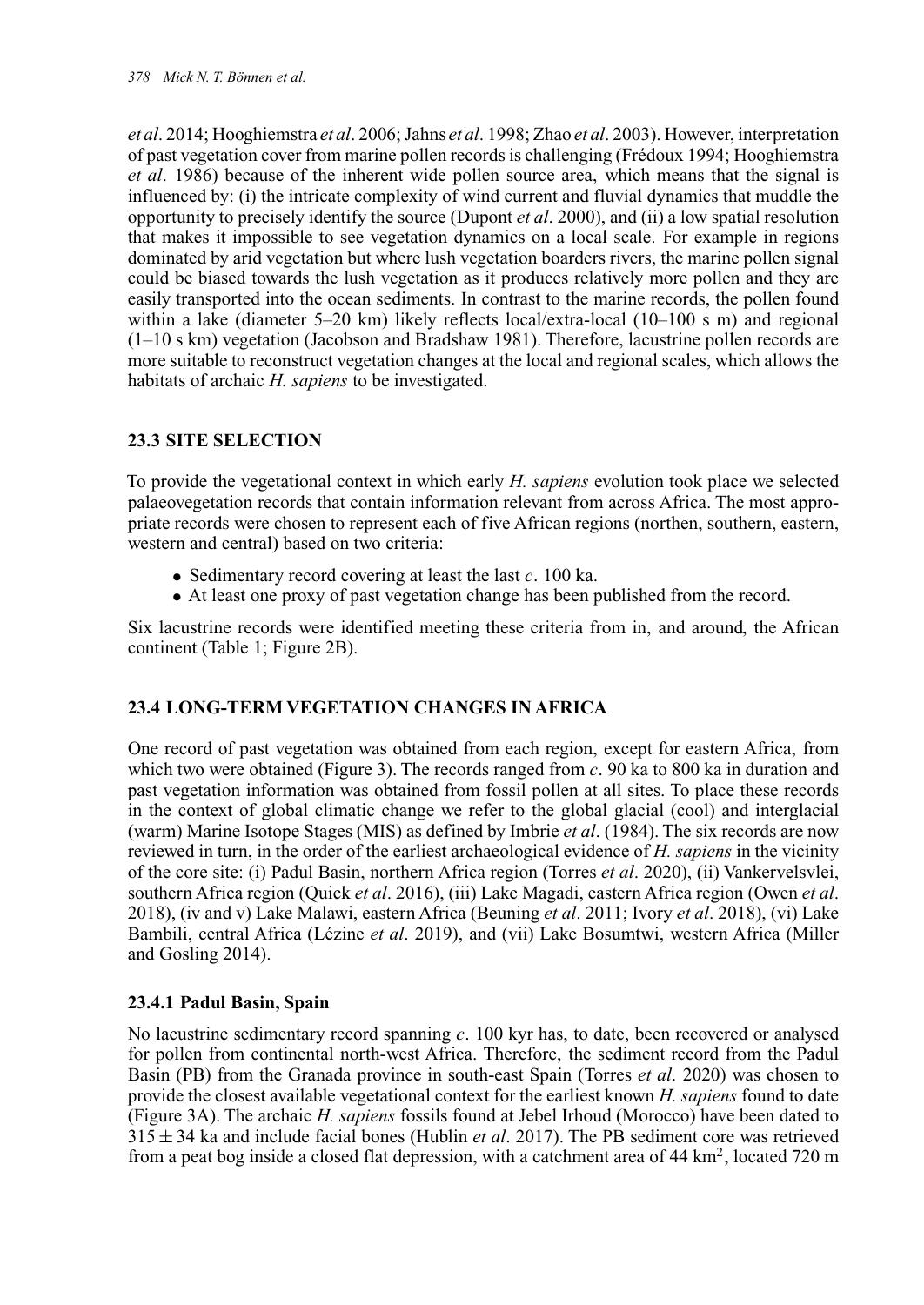|                          |                        |                          |                 |                                                    |             | Table 1. List of selected lacustrine pollen records and metadata. |                         |           |                                 |                                       |
|--------------------------|------------------------|--------------------------|-----------------|----------------------------------------------------|-------------|-------------------------------------------------------------------|-------------------------|-----------|---------------------------------|---------------------------------------|
| Region                   | Site name              | Core name Country        |                 | Latitude<br>Longitude                              | Core<br>(m) | length Dating<br>method                                           | # $age$<br>samples (ka) | Timescale | Referenc                        | Earliest<br>human<br>evidence<br>(ka) |
| Northern Padul<br>Africa | Basin                  | PB                       | Spain           | 37°01'01"N<br>3°36'07"W                            | 107         | $14$ C/U/Th/<br>palaeomag                                         | 27                      | 800       | Torres <i>et al.</i><br>(2020)  | 315                                   |
| Southern<br>Africa       | Vankervelsvlei VVV10.1 |                          | South<br>Africa | 34°044.58"S<br>22°54'15.06"E                       | 4           | $14$ C/Luminescence                                               | 6                       | 110       | Quick et al.<br>(2016)          | 260                                   |
| Eastern<br>Africa        | Lake<br>Magadi         | MAG14                    | Kenya           | 1°54'3.56''S<br>36°14'48.52"E                      | 194         | $14C/Ar-Ar/$<br>U-series                                          | 18                      | 1000      | Owen <i>et al</i> .<br>(2018)   | 195                                   |
| Eastern<br>Africa        | Lake<br>Malawi         | MAL05-<br>1 <sup>C</sup> | Malawi          | $11^{\circ}17'37''$ S,<br>34°26′04″E               | 90          | $14$ C/Luminescence                                               | 25                      | 135       | Beuning<br>et al.<br>(2011)     |                                       |
| Eastern<br>Africa        | Lake<br>Malawi         | MAL05-<br>1B/1C          | Malawi          | $11^{\circ}17'37''S$ ,<br>34°26′04″E               | 170         | 14C/palaeomag/<br>Ar-Ar                                           | 41                      | 600       | Ivory et al.<br>(2018)          |                                       |
| Central<br>Africa        | Lake<br>Bambili        | <b>B12</b>               |                 | Cameroon $6°0'19.56''N$<br>$10^{\circ}15'46.14''E$ | 26.6        | ${}^{14}C$                                                        | 29                      | 90        | Lézine et al. 30<br>(2019)      |                                       |
| Western<br>Africa        | Lake<br>Bosumtwi       | <b>BOS04-</b><br>5B      | Ghana           | $6^{\circ}30'6.04''N$<br>1°24'52.14"W              | 295         | $14$ C/Luminescence/ 135<br>U-series/Ar-Ar                        |                         | 1000      | Miller and<br>Gosling<br>(2014) | 12                                    |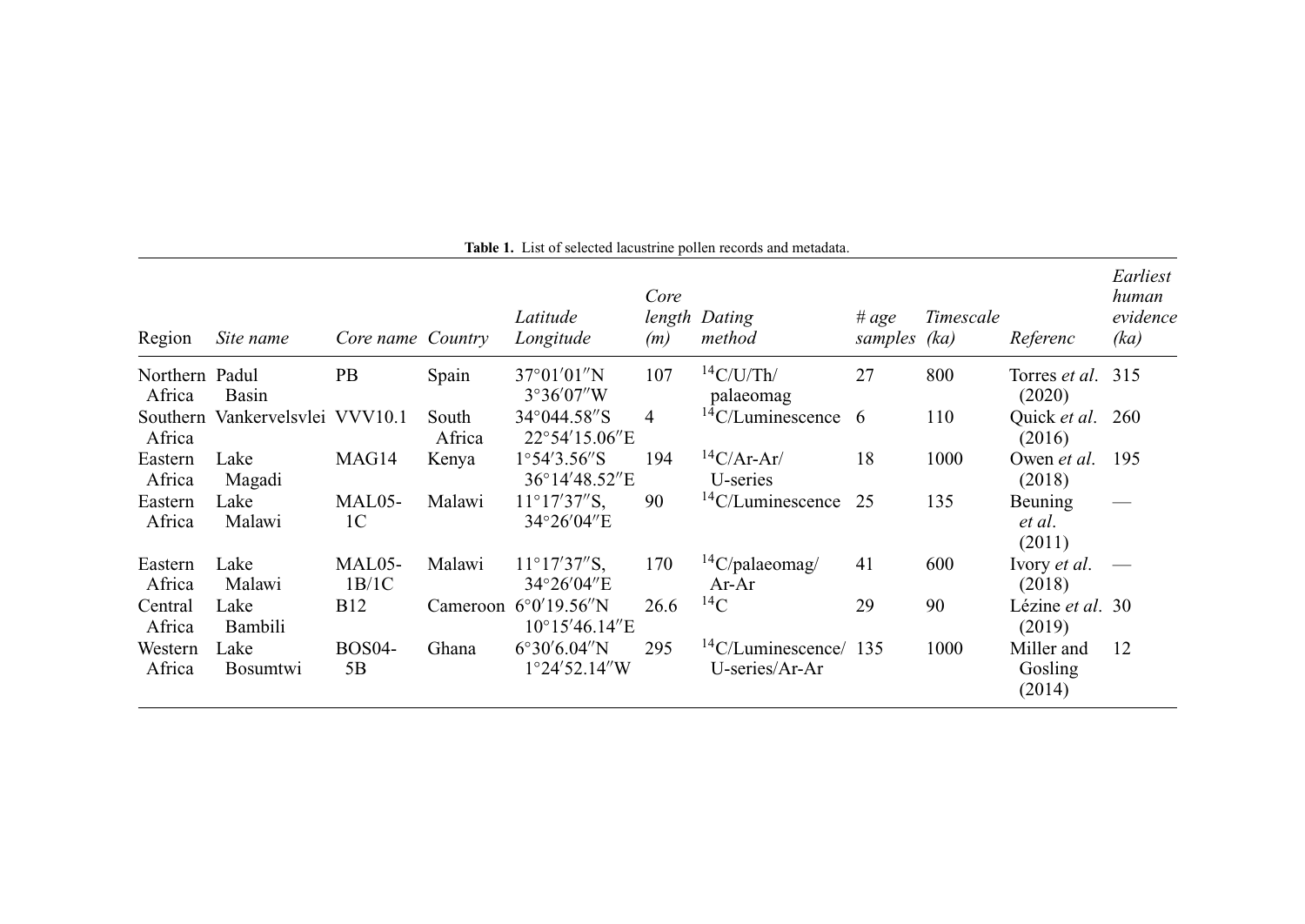

**Figure 3.** Regional topographic context (main panels) and continental geographic contexts (inset panels) of lacustrine records reviewed in this study. (A) Padul Basin (Spain). (B) Vankervelsvlei (South Africa). (C) Lake Magadi (Kenya). (D) Lake Malawi (Malawi). (E) Lake Bambili (Cameroon). (F) Lake Bosumtwi (Ghana).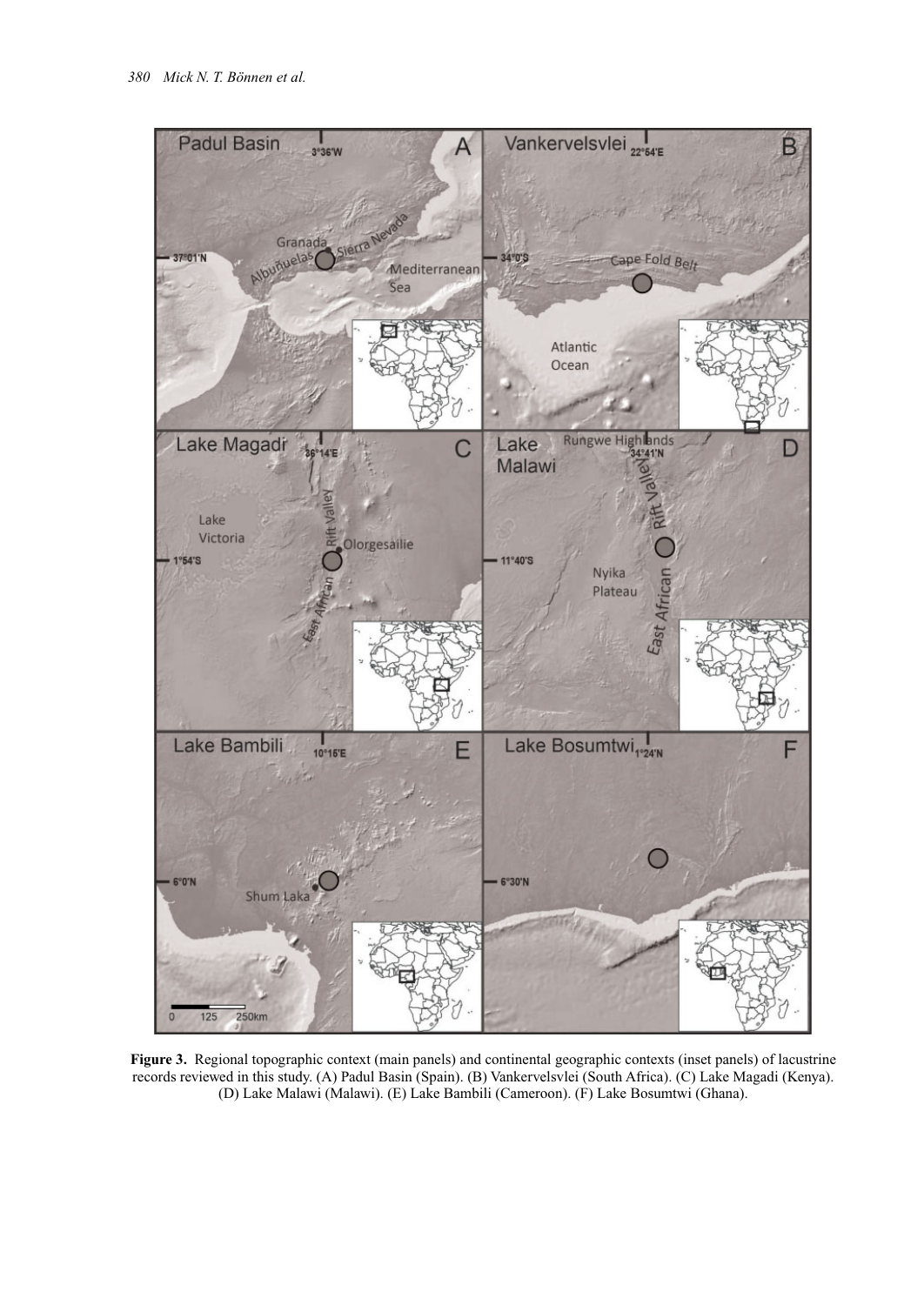above sea level (m asl), and enclosed by mountains to the west (Albuñuelas range) and east (the Sierra Nevada). The altitudinal range of the mountains around the Padul Basin provides habitat for a wide variety of vegetation; from evergreen oak groves below 700 m to pine forests at the higher elevations (Rivas-Martínez 1987). Importantly, even though PB and Jebel Irhoud are located *c.* 750 km apart, they still encompass the same temperate Mediterranean Köppen climate area (Chen and Chen 2013; Rubel and Kottek 2010).

*Pinus* dominates the pollen record from PB during MIS 13.13 (*c.* 500 ka), making up *c.* 60% of the pollen spectra while the presence of Poaceae is low and accounts for only 10%. *Pinus* and Poaceae start to diminish between MIS 13.11 and 12.1 (480-425 ka) as mesophilic taxa (*Acer, Alnus, Quercus, Corylus, Carpinus, Fraxinus, Ulmus*) and riparian taxa (*Cornus, Populus, Salix*) become more abundant. Subsequently, a period of low pollen preservation is found until the start of MIS 11.2 (385 ka), which ends with a pollen assemblage dominated by *Pinus* that, in turn, transitions in to a steppic vegetation (*Artemisia, Ephedra*) over a *c.* 45 kyr period. The transition to steppic vegetation is not smooth, with a peak in *Pinus* (70%) around the end of MIS 11 (360 ka), followed by a rapid decline to *c.* 10% at the start of MIS 10.2 (341 ka). Poaceae has a low presence throughout this transitional period, averaging *c.* 10%. Between MIS 10.2 and MIS 9.1 (341-310 kyr BP), the pollen assemblage is relatively diverse. Throughout this period Poaceae declines from *c.* 40% *c.* 310 ka to *c.* 10%, while *Pinus*, steppic taxa and Amaranthaceae all see a marked rise. From the start of MIS 8.5 (287 ka) Poaceae rises to its maximum abundance (*c.* 80%) in the entire record and *Pinus*, the most prominent taxon throughout the palynological record, is reduced to *c.* 5%. The dominance of the pollen assemblage by Poaceae continues for *c.* 5 kyr and then recedes back to *c.* 10% by 280 ka. From 280 ka until 170 ka Poaceae is *c.* 10%, and *Pinus* is *c.* 40%, while *Quercus* is most abundant between MIS 7.5-6.6 (238-183 ka). These episodes between MIS 7.5 and 6.6 (238-183 ka) are also characterized by a growing presence of steppic taxa, especially within the timeframe where *Pinus* percentages show lower values. Between *c.* 183 ka and *c.* 170 ka there is a hiatus in the pollen record. Pollen is recorded again halfway through MIS 6 (*c.* 170 ka), starting with a high abundance of *Pinus*(*c.* 80%) that declines to 30% at 130 ka, with steppic taxa and Poaceae present throughout. Steppic taxa and Poaceae then practically disappear from the record during MIS 5 (122-71 ka), but *Pinus* rises again reaching *c.* 80% at 120 ka. *Pinus* percentages keep on fluctuating around 50% for the remainder of the record up until the present, and the distinct changes in the vegetational compositions are due to fluctuations in pollen percentages of other taxa. The shrubby xerophilous taxa show a stable representation of *c.* 15% during the MIS 4-2 interval (65-12 ka), after which their presence disappears. Similar trends can be found in the steppic taxa, which also steadily increase up to 40%. When steppic taxa disappeard Poaceae shows another peak, contributing close to 50% to the pollen sum; however, Poaceae, xerophilous (Amaranthaceae) and steppic (*Artemisia, Ephedra*) taxa are no longer represented towards the end of PB record.

#### **23.4.2 Vankervelsvlei, South Africa**

The sediment core recovered from Vankervelsvlei wetlands (34°0'44.58"S, 22°54'15.06"E) (VVV10.1) is located on the southern coastal plains of South Africa (Quick *et al*. 2016), a stretch of land bordering the Atlantic Ocean in the south, isolated from inland South Africa by the mountainous Cape Fold Belt (Figure 3B). These wetlands encompass a catchment of *c.* 0.5 km2 and are situated on the landward edge of the Wilderness embayment at an elevation of 153 m asl. Vankervelsvlei is hydrologically isolated from the regional aquifer and fed exclusively by rainfall (Roets *et al*. 2008). Today the local vegetation is dominated by Cyperaceae mats floating on the wetland, fynbos-dominated vegetation (e.g. *Passerina,* Ericaceae, *Leucadendron* and Restionaceae) on the wetland's margins, and Afrotemperate forest types to the north (including *Ocotea, Olea* and *Podocarpus*). Compton (2011) proposed that these isolated coastal plains could be the geographical point of origin for AMH, suggesting the periodic sea-level changes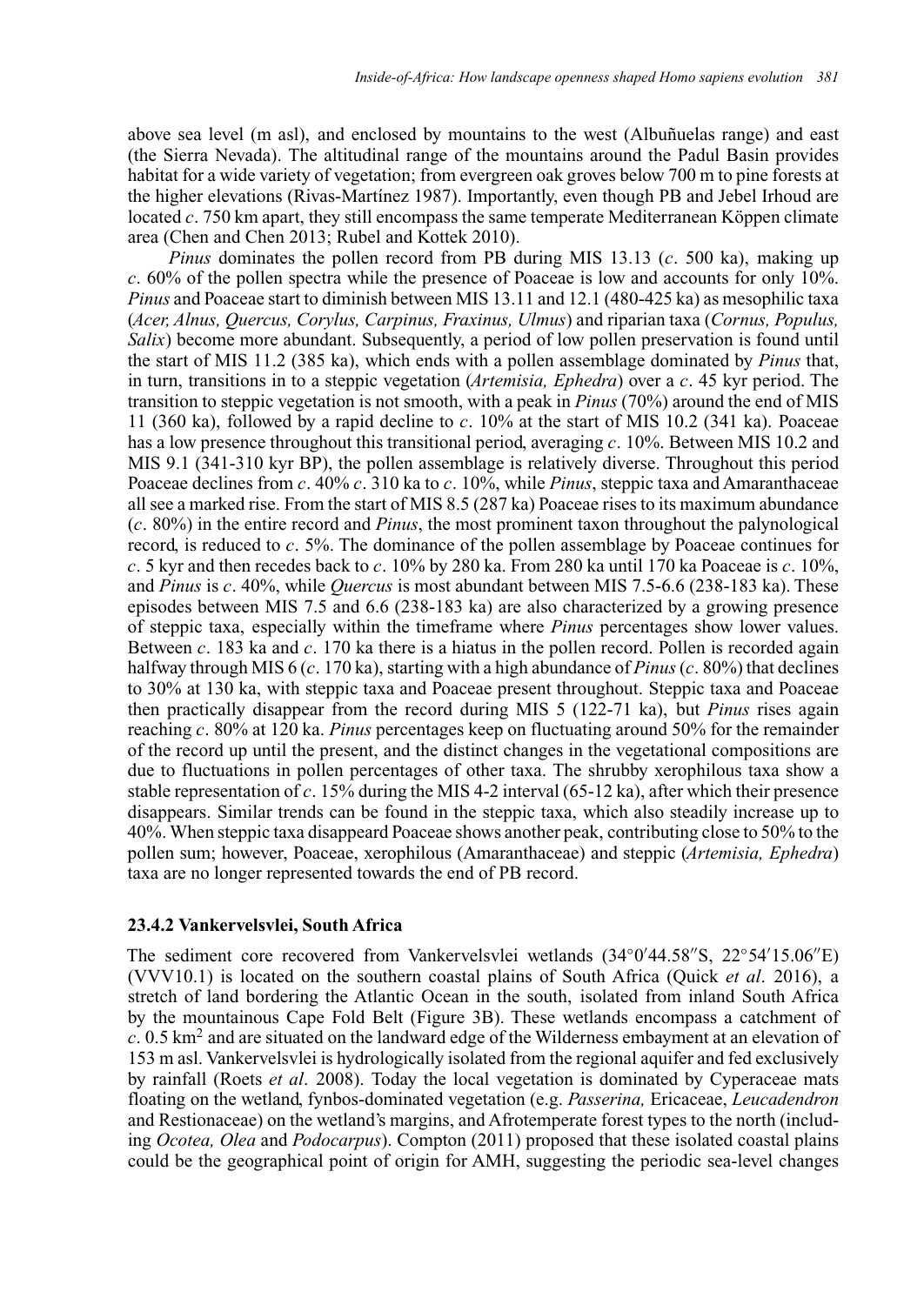induced by interglacial-glacial cycles provoked competition and innovation. However, subsequent research, based on mitochondrial DNA lineages, indicated that *H. sapiens* migrated to the southern African coast from wetlands in modern-day Botswana *c.* 100 ka (Chan *et al*. 2019); although these interpretations have been subsequently challenged (Schlebusch *et al*. 2021) so uncertainty prevails. However, the region remains important from an evolutionary perspective because it contains the Blombosgrot cave which is one of the most prominent archaeological sites in southern Africa regarding the cultural development in *H. sapiens* (Douze *et al*. 2015). The Blombosgrot cave, located 160 km west of Vankervelsvlei, has been inhabited since at least 140 ka (Jacobs *et al*. 2006) and contains toolkits providing evidence for long-term planning and an elementary knowledge of chemistry *c.* 100 ka (Henshilwood *et al*. 2011).

The VVV10.1 record has a basal age in MIS 6.3 (146 ka), but no pollen was preserved until MIS 5.5 (122 ka), with another hiatus in the record during MIS 3.0-2.0 (24-12 ka). Afromontane forest taxa, predominantly *Podocarpus,* characterize the early sections but are barely found throughout the rest of the pollen record. Percentages forAfromontane taxa vary from *c.* 5 to *c.* 15% in MIS 5.4-5.3 (107-99 ka), but gradually decline until they are lost from the record in late MIS 5 and only sporadically occur in trace amounts thereafter. The most dominant vegetational elements between MIS 5.4 and 5.3 (107-99 ka) are the fynbos taxa. Among the fynbos taxa, Ericaceae is particularly abundant (reaching *c.* 40%), with *Stoebe* (20%) also significant. Subsequently, Ericaceae abundance remains high (average *c.* 60%) until MIS 3.0 (24 ka). The Ericaceae record starts declining around the transition to MIS 2.0 to about 45%. In the following *c.* 15 kyr pollen is poorly preserved, but Ericaceae ends up with percentages less than 5% in the most recent samples, which are dominated by unprecedented high values of Cyperaceae of over 40%.

#### **23.4.3 Lake Magadi, Kenya**

Lake Magadi is a seasonally flooded pan with a surface catchment of  $c$ . 100 km<sup>2</sup>, situated 606 m asl in the south Kenyan part of the east African Rift Valley (Figure 3C). The Lake Magadi record (MAG14-2A) (Owen *et al*. 2018), was chosen based on its proximity (*c.* 25 km) to the Olorgesailie archaeological site (Behrensmeyer *et al*. 2002) and its length; covering the past one million years. The core was drilled as part of The Hominin Sites and Palaeolakes Drilling Project (HSPDP) initiative (Campisano *et al*. 2017). The Olorgesailie site is of particular interest because its archaeological surveys document a transition from the Acheulean to the Middle Stone Age mode of stone toolmaking between *c.* 320 and 305 ka (Brooks *et al*. 2018; Deino *et al*. 2018). This period of technological and cultural development is itself associated with the evolution of *H. sapiens.* Furthermore, this core is also the closest to the archaeological sites which have yielded the earliest recognized anatomically modern *H. sapiens* fossils in eastern-Africa, Omo Kibish (*c.* 195 kyr BP) and Herto (*c.* 160 kyr BP) at 700 and 1400 km respectively, both in Ethiopia.

The pollen record of MAG14-2A shows vegetation change over the last 500 ka, although the MIS 11.2 to 9.0 interval (375-303 ka) is devoid of pollen. Pre-500 ka vegetation was dominated locally by Poaceae and Cyperaceae, both making up 80% in at least one sample dated before the onset of MIS 13.13 (502 ka). Afromontane forest taxa make up the majority of the regional pollen signal, and *Podocarpus* dominates this regional signal with percentages of *c.* 80%, indicating a significant presence of arboreal taxa. By MIS 13 the pollen spectra seem to represent dry open grassland, almost completely comprised of Poaceae and deprived of arboreal taxa, except for low (*c.* 10%) percentages of *Podocarpus.* Poaceae shows a stable representation during the subsequent 125 ka, while both Cyperaceae and *Podocarpus* show an almost linear increase in representation. Although the following 75 kyr were not sampled, percentages of both local and regional pollen taxa seem to remain stable, potentially suggesting stable environmental conditions during this interval. Vegetation diversifies with the onset of MIS 6.6 (183 ka), during which *Olea, Juniperus, Commiphora, Acacia* and Amaranthaceae fluctuate between 0 and 40%.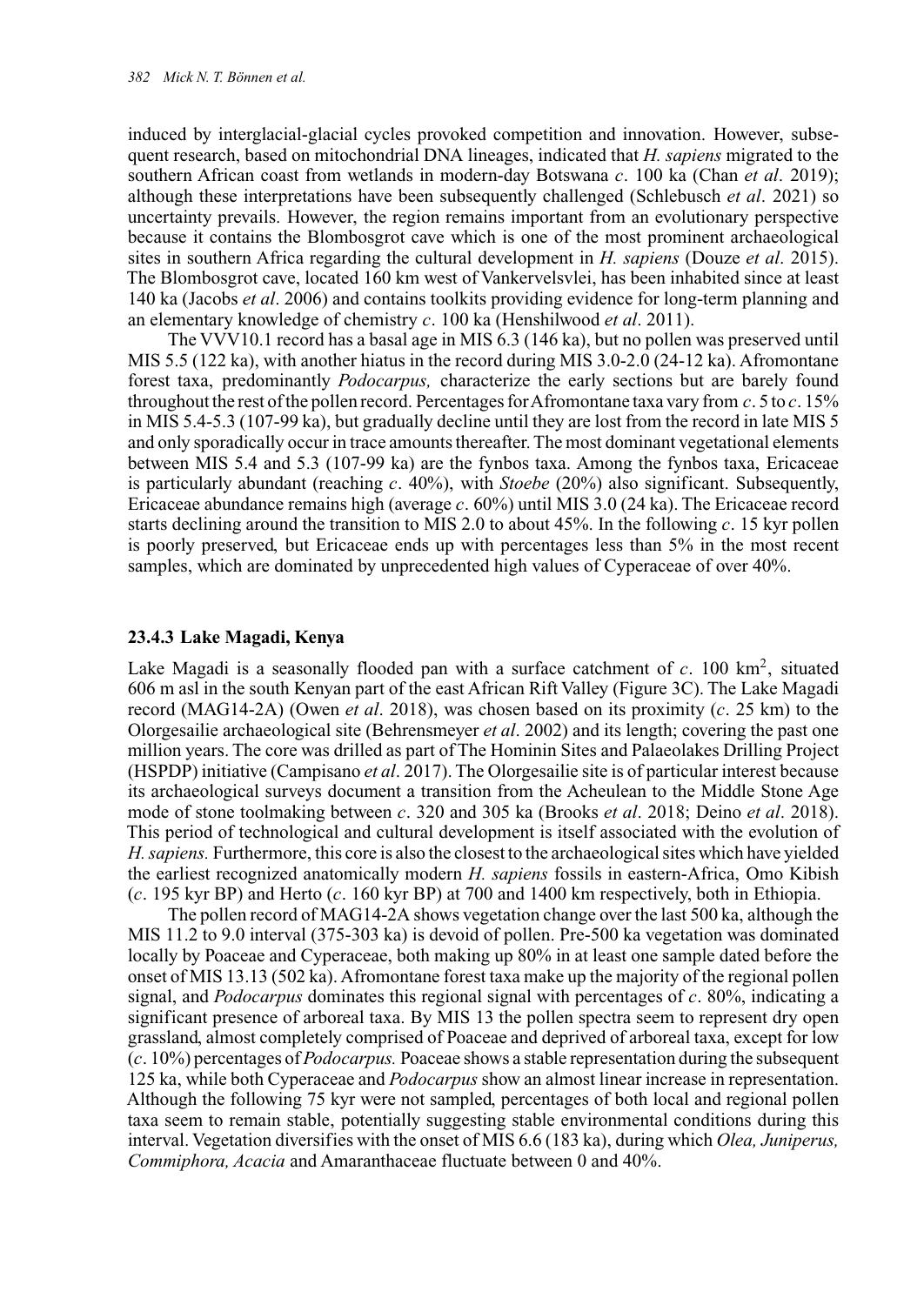#### **23.4.4 Lake Malawi, Malawi**

The sediment records MAL05-1B and -1C (Beuning *et al*. 2011; Ivory *et al*. 2018) were retrieved from Lake Malawi, the southernmost lake in the east African Rift Vally system (Figure 3D). Lake Malawi at 472 m asl has a surface area of *c*. 29,500 km<sup>2</sup> and a catchment area of *c*. 65,000 km<sup>2</sup> bordering the Rungwe volcanic highlands in the north and the Nyika plateau in the west. The mountainous topography means that the modern vegetation surrounding Lake Malawi is characterized by Afromontane forests (*Podocarpus*) and Afromontane grasslands in the west, while scrubland and woodland vegetation types can be found east of Lake Malawi. Despite the absence of AMH fossils in the vicinity of Lake Malawi, the vegetation records from the MAL05-1B/1C records are still relevant to AMH dispersal. The location of origin of AMH and the direction of their dispersal events is still debated; both southern Africa (e.g. Jacobs *et al*. 2008; Schlebusch *et al*. 2017) and north-eastern Africa (e.g. Lamb *et al*. 2018; Walter *et al*. 2000) have been proposed as regions harbouring the population of early humans that would ultimately disperse throughout the rest of the world. This makes Lake Malawi a likely passing point in the corridor used in either a northward or a southward dispersal of these AMH.

MAL05-1B and MAL05-1C together comprise 170 metres of sediment, of which 1C represents the youngest 62 metres and 1B the older 108. The MAL05-1B/1C pollen stratigraphy shows distinct antiphasing between periods of high arboreal (i.e. *Podocarpus*) pollen and periods with a distinct presence of non-arboreal (notably Poaceae) pollen. These arboreal phases are marked by analogous trends in other Afromontane taxa (e.g. *Apodytes*, Ericaceae, *Ilex, Juniperus, Kiggelaria*, Myrtaceae, *Olea* and *Syzygium*), and palynological studies on contemporary Afromontane forest suggests that *Podocarpus* percentages of *>*40% indicate dense forests, reaching all the way down to the shores of Lake Malawi (Ivory *et al*. 2018). The non-arboreal phases (indicated by grasses, herbs like Amarathaceae or woodland trees such as *Acacia*) on the other hand are indicative of dry woodland/wooded grassland type of ecosystems. In total the MAL05-1B/1C cores both record seven forest phases and seven grassland phases over the past 500 kyr. These start with a grassland phase (*c.* 75% Poaceae) lasting until MIS 12.4 (470 ka), when an extensive forested period is initiated for the subsequent 200 kyr. During this phase *Podocarpus* percentages fluctuate between *c.* 45% (MIS 12.32 and MIS 11.2, 450 and 375 kyr respectively) and *c.* 10% (MIS 9.2, 325 kyr), averaging on *c.* 30%. While *Podocarpus* percentages of 10% are low, arboreal taxa still maintain a relative dominance over non-arboreal pollen due to high percentages of *Celtis* (*c.* 15%), especially during MIS 11.2. Subsequent transitions between forest and open ecosystems are more frequent. Throughout the remainder of MAL05-1B we find four more grassland phases; MIS 8.4-7.5 (274-241 ka), MIS 7.2-7.0 (209-193 ka), MIS 6.6-6.5 (189-165 ka) and MIS 6.2 (142-137 ka), interspersed with forest phases at MIS 7.5-7.2 (241-209 ka), MIS 6.6 (193-189 ka) and MIS 6.5-6.2 (165-142 ka).

The base of record MAL05-1C (Beuning *et al*. 2011) is dated to the later part of MIS 6.2 (135 ka), and immediately records an increase in *Podocarpus* from near absence to *c.* 35% during the period MIS 6.2-6.0 (135-128 ka). A similar increase in *Podocarpus* is noted at the start of MIS 5 (between MIS 5.5 and 5.4 (122-107 ka)). Both these increases in *Podocarpus* are concomitant with an opposite trend in Poaceae percentages, which shows values of 80% between MIS 6 and 5.5 (122 ka), but 40-30% before and after this interval. The halfway point of MIS 5 is marked by a decline of *Podocarpus* percentages again coeval with another increase in Poaceae. Poaceae reaches its maximum at MIS 5.2 (87 ka) when its pollen make up nearly 100% of the pollen spectra. Samples from MIS 4 onwards show Poaceae stabilizing at 40%, a value that continues throughout the rest of the record, except for a short increase to *c.* 60% and a short depression to *c.* 20% at MIS 4.2 (65 ka) and 3.3 (53 ka), respectively. Meanwhile, *Podocarpus* enters the regional vegetation again in MIS 4, showing percentages of 10% over a period of *c.* 10 kyr and reaching *c.* 30% between MIS 4.2 and 3.3 before it decreases again to 10%, a value which is maintained throughout the remainder of the record. Prior to the peak in *Podocarpus,*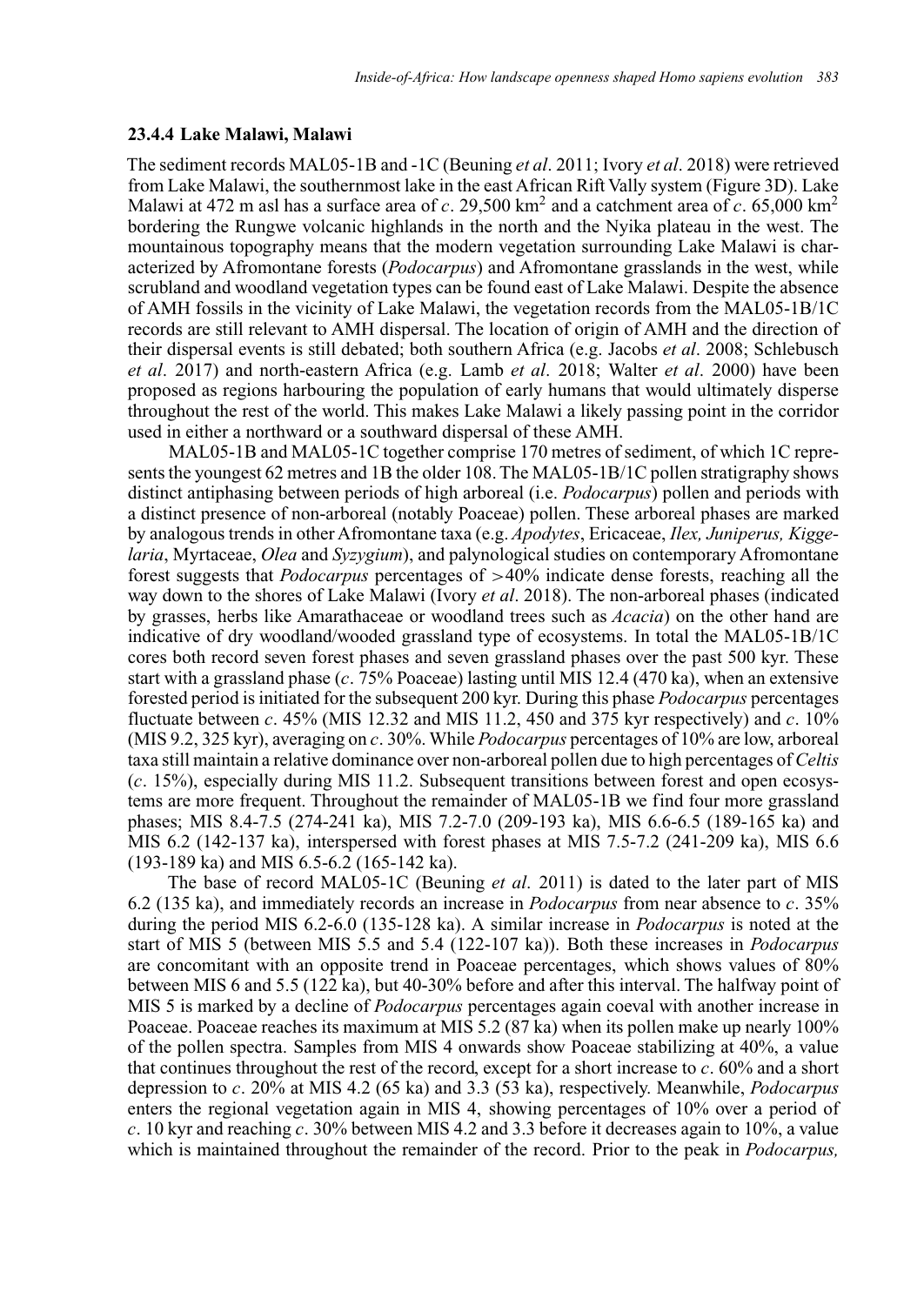peaks in other montane and woodland taxa (e.g. *Acalypha*, Acanthaceae, *Blighia*, Combretaceae, *Craterispermum*, *Commiphora*, Lannea, *Maclura* and Mimosaceaeas), as well as maximum values in evergreen trees (e.g. *Alchornea*, *Celtis*, *Faurea*, *Ixora*, *Macaranga*, Moraceae, *Myrica* and Trema), are shown in the pollen record (*c.* 10%, 20% and 20%, respectively), after which all three groups continue at *c.* 10% throughout the rest of the record.

### **23.4.5 Lake Bambili, Cameroon**

The inclusion of Lake Bambili's pollen record (B12), given it has the shortest timeframe (90 ka) in this review, is justified by its close geographical proximity to the Cameroonian Shum Laka archaeological site (5°51′31″ N, 10°4′40″ E), situated *c*. 20 km southwest of Lake Bambili (Figure 3E). The oldest layer containing evidence of the presence of *H. sapiens* is dated *c.* 30 ka (Lipson *et al*. 2020), while the rest of the archaeological record also displays evidence of significant societal developments such as a transition period in tool use (sometimes referred to as the 'Stone to Metal age') between the end of the Later Stone Age at 8 ka and the beginning of the Iron Age at 2.5 ka, as well as evidence for foundation and early stages of agriculture (Lavachery 2001). Lake Bambili is a high-altitude (2273 m asl) crater lake, currently enclosed locally by Afromontane forests characterized by the conifer *Podocarpus milanijanus* (Lézine *et al*. 2019), while the vegetation transitions to Afroalpine grasslands at higher altitudes and a mosaic of submontane forests and savannahs at lower altitudes (Lézine *et al*. 2013).

The initial aim of the palynological record presented in Lézine *et al*. (2019) was to reconstruct the history of Afromontane forests and their responses to glacial-interglacial cycles. Nevertheless, the pollen assemblages at Bambili can also be used to infer the landscape at a regional scale. The base of record B12 is dated to MIS 5.3 (99 ka), and the record starts off with percentages of *Podocarpus* that decrease from *c.* 25% to <5% just before the onset of MIS 5.1 (80 ka), while Poaceae show a coeval increase from 50% to 90%. Trace amounts (<5%) of other taxa are also present during this interval, *e.g.*Ericaceae, *Olea*, Asteraceae and *Alchornea*. This is immediately succeeded by a reversal in the trends of the two dominating taxa, and the representation of *Podocarpus* reaches *c.* 60% during MIS 5.1 at 75 ka, concurrent with a drop of Poaceae to <5%. During these extreme values, *Olea, Syzygium*, *Schefflera* and Asteraceae are also present in low quantities. Following the start of MIS 4 (71 ka), *Podocarpus* and Poaceae trends reverse again. *Podocarpus* remain practically absent (*<*5%) from the record in the MIS 5.0-3.3 (71-53 ka) interval, all the while Poaceae holds a stable presence, fluctuating between 70-80% and Ericaceae and Asteraceae fluctuate around 5%. MIS 3.3 sees *Podocarpus* reappearing in the record with *c.* 10%, and Poaceae starts a slow decline to 40% at 45 ka, but both taxa return to percentages similar to those in the MIS 5.0-3.3 interval at the 37 ka mark until Poaceae starts decreasing MIS 2.2 (19 ka). The gradual decrease of Poaceae lasts until it reaches *c.* 0% at 10 ka, and stays like this until *c.* 3 ka. During this 7 kyr interval *Podocarpus, Olea,* Alchornea, *Syzygium*, and *Schefflera* reappear in the pollen record but get replaced by Poaceae in the modern vegetation (3-0 ka).

# **23.4.6 Lake Bosumtwi, Ghana**

Core BOS04-5B was retrieved from Lake Bosumtwi, Ghana (Koeberl *et al*. 2007), with the intent of exploring the vegetational compositions of tropical western Africa in response to changes in regional climate during the Quaternary. Lake Bosumtwi (6°30'6.04"N, 1°24'52.14"W) is situated in a meteorite impact crater formed 1.08 ± 0.04 million years ago (Jourdan *et al*. 2009) with a diameter of *c.* 11 km (Figure 3F). The bedrock and crater walls formed by this impact cause the lake's isolation from any regional bodies of water, precipitation being the only influx of water to the sedimentary archive. This closed hydrology makes the lake sensitive to regional climate change and precipitation in particular (Shanahan *et al*. 2012). The current lake surface of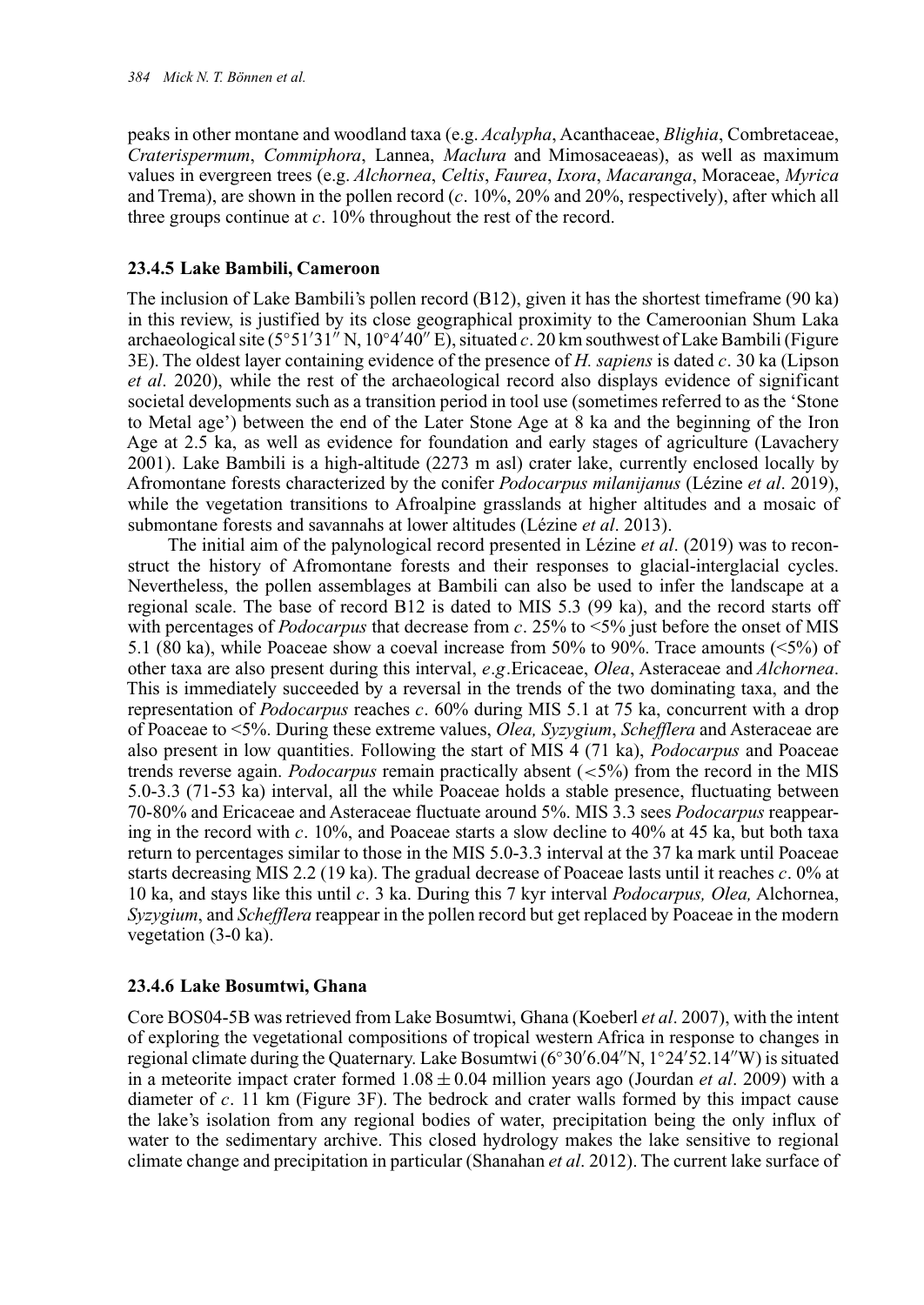Bosumtwi is at 97 m asl, has a diameter of 8.5 km and a surface area of  $52 \text{ km}^2$ . Situated in the 'Tropical and Subtropical Moist Broadleaf Forest'biome, Lake Bosumtwi occupies the transition between shrubby/woody savannah ecosystem to the north and moist forest ecosystem to the south (Olson *et al*. 2001). This setting makes the pollen record ideal for western-African vegetation reconstructions. Western Africa is notably underrepresented in the archaeological record, the oldest *H. sapiens* fossil being dated to only 12 ka in southwestern Nigeria (Harvati *et al*. 2011).

An age-depth model is lacking in the initial publication presenting the pollen record of BOS04-5B (Miller and Gosling 2014). We follow the age model of Shanahan *et al*. (2013) and used by Miller *et al*. (2016) of the same core. The period MIS 14.2-12.33 (538-461 ka) is characterized by fluctuating Poaceae percentages (reaching values *>*60% in the beginning and *<*10% later in this interval) and the presence of moist broadleaf forest taxa like *Celtis*(*c.* 8%) and Moraceae (*c.* 15%). At MIS 12.3-11.3 (461-405 ka) Poaceae increase up to *c.* 80%, interrupted by a fall during MIS 12.31 (443 ka) to 40%. In this period the moist broadleaf taxa show very low percentages. Cyperaceae reach *c.* 10% and montane tree *Olea* shows a single peak of 40% during MIS 12.31. Interval MIS 11.3-11.2 (405-375 ka) shows low (*c.* 20%) Poaceae percentages, and an increase in the arboreal broadleaf taxa *Celtis* and Moraceae, as is the case for MIS 13.13-12.33 (502-461 ka), but this time there is also a notable presence of *Macaranga* (*c.* 10%). Pollen spectra during MIS 11.2-10.2 (375-341 ka) resemble those found during the period of MIS 12.33-11.3, followed by a period of large fluctuations (from *<*10% to *>*80%) in Poaceae percentages that lasts until MIS 7.3 (216 ka). During this period Moraceae continues to have a marked presence in the pollen record, whereas it seems that *Celtis* is replaced by montane *Olea* at MIS 8.5 (287 ka). Poaceae dominates the pollen signal from MIS 7.3 to MIS 6, with consistent percentages of 90% and virtually no other pollen types found in the sediment except for low presences of Cyperaceae and *Olea* (*c.* 10%). In the upper part of the sediment column, during MIS 6-5.5 (183-122 ka) and MIS 2.2-0 (19-0 ka), Poaceae pollen is almost absent whereas taxa of moist broadleaf and the montane forest dominate.

#### **23.5 DISCUSSION**

We characterized vegetation as represented by the palynological records on a scale from open to closed (Figure 4). Our classification was done visually, using the pollen diagram provided in the original publication and based on the original interpretations by the authors. These characterisations are based on several factors: (i) the ratio Poaceae/arboreal pollen, (ii) the abundance of pollen reflecting shrubby taxa, (iii) (when provided) charcoal data, and (iv) relevant notes in the original publication. We relate the vegetation changes to the timing of the archaic *H. sapiens* transition to AMH and the *δ*18O record (Lisiecki and Raymo 2005); including the MISs notation following Imbrie *et al*. (1984) indicating either glacial or interglacial periods.

Here we interpret the vegetation structure based on the palynological record and try to environmentally contextualize the three steps in archaic *H. sapiens* migration as related to our proposed Inside-of-Africa environmental framework: (i) An initial dispersal event of archaic *H. sapiens* after our lineage split off *H. neanderthalensis* (*c.* 700-400 ka, MIS 18.2-11.3), (ii) a period of isolation imposed by regional-scale environmental conditions, limiting the exchange of both genes and cultural knowledge, thereby promoting intraspecific variation within the *H. sapiens* clade (*c.* 400-250 ka, MIS 11.2-8.2), and (iii) a period of increased interconnectivity and growing population sizes that lead to homogenization and, ultimately, the full suite of AMH characteristics (*c.* 250-100 ka, MIS 7-5.3). To complete the picture of vegetation change in Africa we briefly review the last 100 ka and discuss the relevance of vegetation openness in this period for understanding the dispersal of hominins out of Africa (Blome *et al*. 2012; Carto *et al*. 2009; Tierney *et al*. 2017).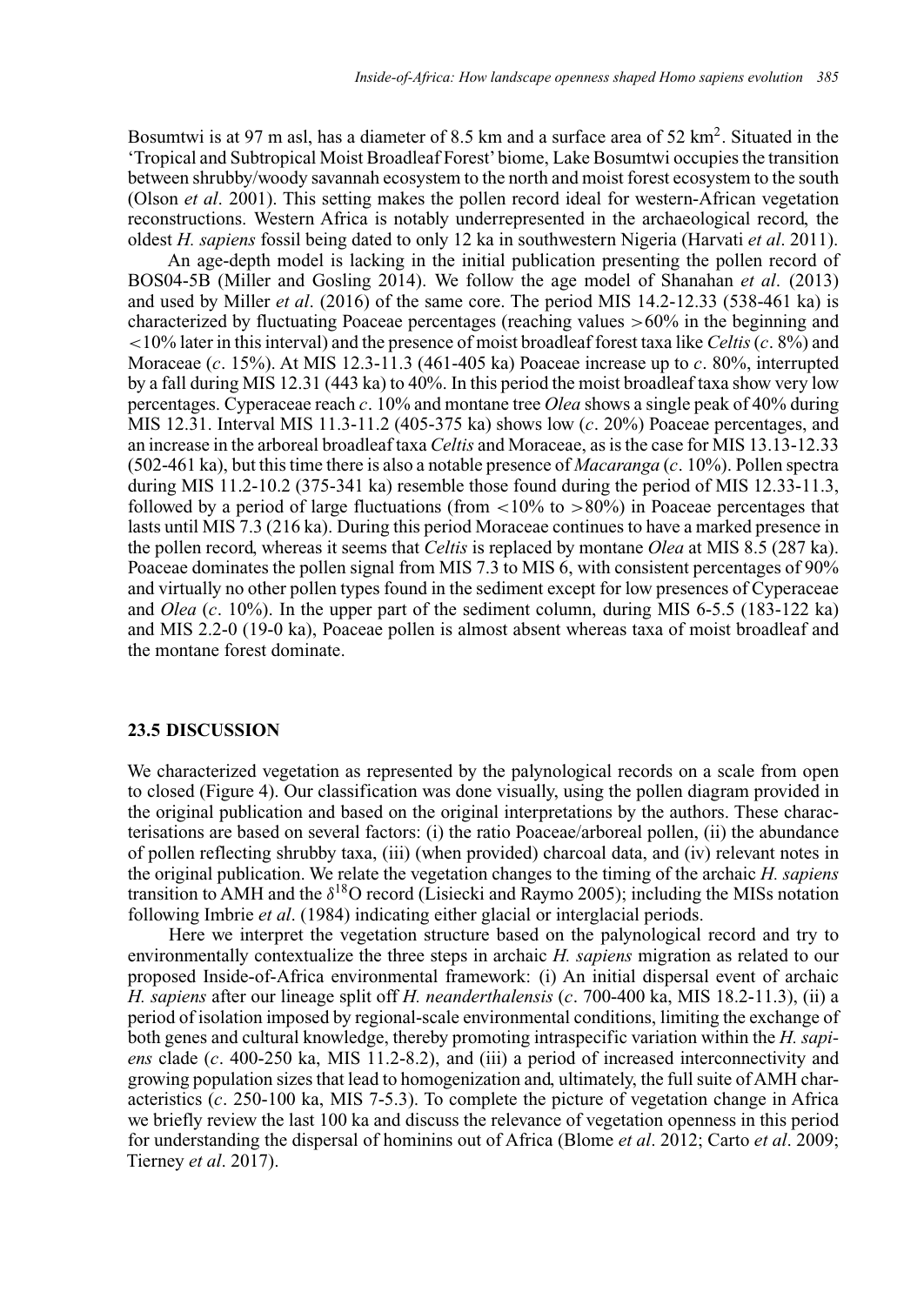

**Figure 4.** Hominin evolution and vegetation change in Africa over the last 500 thousand years. (A) Key archaeological sites (Grun *et al*. 1996; Hublin *et al*. 2017; McDougall *et al*. 2005; White *et al*. 2003), 'Inside-of-Africa' framework (Figure 1), and global climate change as indicated by global *δ*18O record (Lisiecki and Raymo 2005). Numbers on the *δ*18O panel indicate Marine Isotope Stage numbers as defined by Imbrie *et al*. (1984). (B) Degree of vegetation openness inferred from the ancient pollen records including respective open/close vegetation curve\*. (C) Blown up view on the last 150 thousand years of vegetation change to show additional details. Indicated changes in the openness of the landscape are relative only to the pollen record itself. \* The following data are plotted for each site: PB: *Pinus*%/Poaceae% (Torres *et al*. 2020), VVV10.1: Ericaceae% (Quick *et al*. 2016), MAG14, MAL05-1B/1C, B12: *Podocarpus*%/Poaceae% (Beuning *et al*. 2011; Ivory *et al*. 2018; Lézine *et al*. 2019; Owen *et al*. 2018), BOS04-5B: Poaceae% (Miller and Gosling 2014).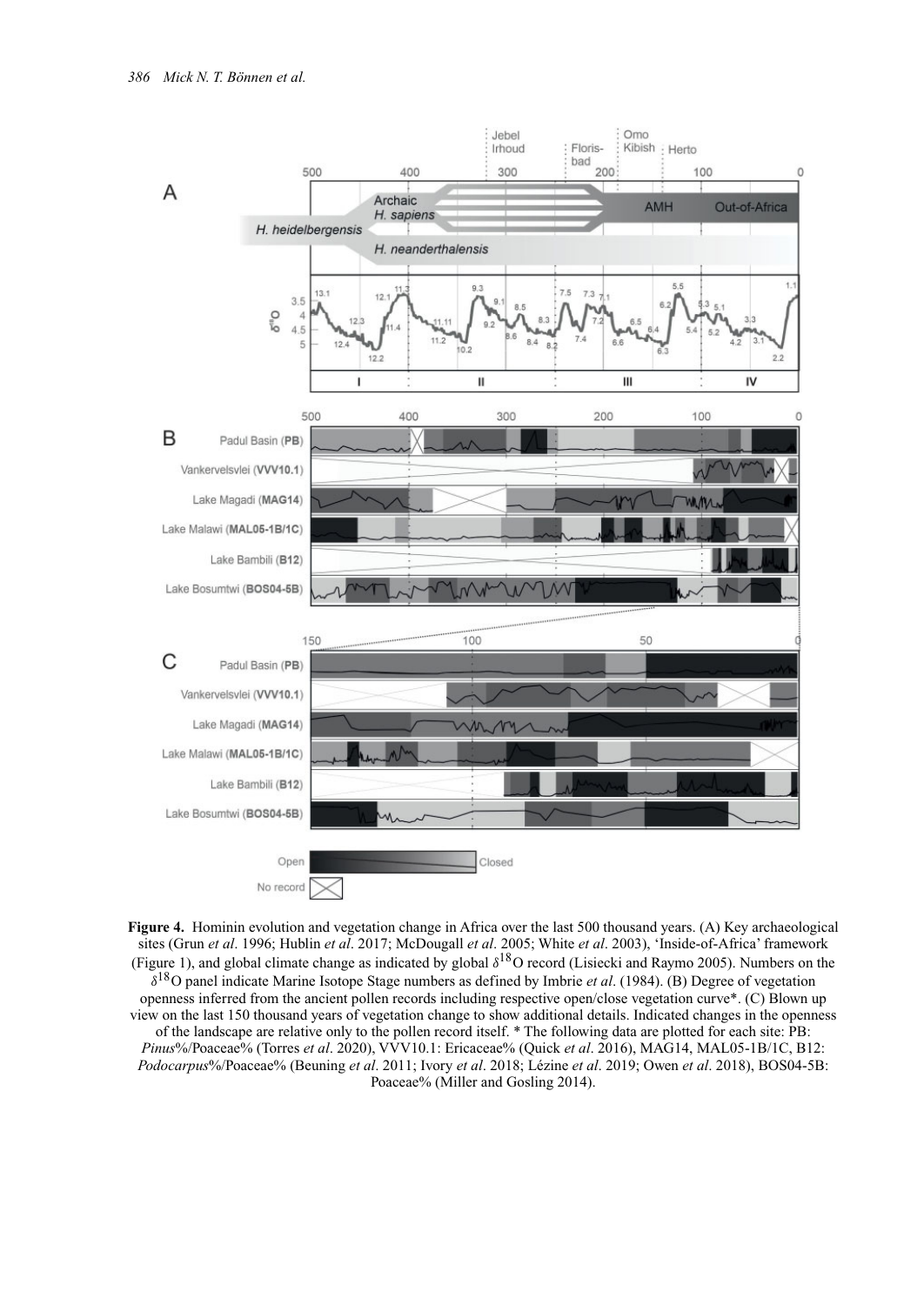## **23.5.1 Vegetational trends throughout Africa 500 to 400 ka (MIS 13.1-11.3)**

Currently, only four palynological records meeting our criteria are long enough to examine the vegetation change coeval with the initial radiation of archaic *H. sapiens* after their lineage split with *H. neanderthalensis*. These four records are the Padul Basin (PB; Torres *et al*. 2020) representing a change in the northern African region, Lake Magadi (MAG14; Owen *et al*. 2018), Lake Malawi (MAL05-1B; Ivory *et al*. 2018) in eastern Africa, and Lake Bosumtwi (BOS04-5B; Miller and Gosling 2014) in western Africa (Figure 4). We expected Africa in this period to host a relatively larger proportion of open vegetation that provided hospitable environments so the earliest members of the *H. sapiens* clade could disperse throughout Africa.

In northern Africa the relatively low resolution and multiple gaps in the PB pollen record make it difficult to discern variation in the vegetation cover during this period (Torres *et al*. 2020). However, the overall trend is apparent with the main arboreal taxon (*Pinus*) decreasing towards 400 ka. The loss of arboreal taxa could suggest that the vegetation structure became gradually more open; however, Poaceae does not replace the trees (also diminishing and absent 425-400 ka (MIS 12.1-11.3)). The loss of *Pinus* and Poaceae are also concomitant with a decline in total pollen influx rates, suggesting either reduced pollen productivity, a faster sediment accumulation, or poor preservation, all potentially indicative of more arid conditions. The high-resolution dust flux record from Atlantic core ODP 659 located at 18◦N (Tiedeman *et al*. 1994) shows relevant information about climatic conditions in Saharan and sub-SaharanAfrica. The 400-250 ka interval shows a maximum in dust outbreaks, indicative of dry conditions in Saharan Africa. It implicates that in this period the rain bringing ITCZ (where the northeast Trades meet the moisture loaden southwest Monsoon) hardly shifted into the northern hemisphere. Therefore, rains concentrated in equatorial and adjacent low southern hemisphere latitudes, allowing over large areas dense arboreal vegetation to expand. For the 400-250 ka interval the pollen record of site ODP 658 at 21◦N (Dupont 1989; Dupont and Hooghiemstra 1989) is in support of substantial vegetation cover at equatorial latitudes. On the contrary, during the intervals 500-400 ka and 250-100 ka the dustflux shows significantly lower values (Tiedeman *et al*. 1994) and the monsoon front had more southern positions, implicating the monsoon front reached higher latitudes: Saharan Africa had wetter conditions and Africa at equatorial latitudes received less precipitation, allowing for a more open mosaic like vegetation pattern.

In the east African Rift Valley, between 500-400 ka, Lake Magadi and Lake Malawi both record open landscapes, savannahs in the north and wooded grasslands in the south, that transition into dense Afromontane forests over the course of the 100 kyr. Owen *et al* (2018) interpret this section of the Lake Magadi record as indicative of progressively more open vegetation, however, an examination of the pollen data indicates a wide variation in the abundance of arboreal taxa, e.g. *Podocarpus*fluctuates from near absence up to *c.* 80%. We therefore also note that there were important woody components, and high dynamism, in the east African Rift Valley vegetation for much of the pre-400 ka part of the record. The exception is between 525-425 ka (MIS 13 and 12) where an abundance of Poaceae (80%) suggests that savannah-like conditions dominated. This trend is almost exactly mirrored at Lake Malawi, where high Poaceae percentages (also 80%) suggest grasslands to be present around the lake before 470 kyr, followed by an abrupt expansion of dense Afromontane forests in the latter part of this time interval (Ivory *et al*. 2018). This grassland period in the east African Rift Valley would likely have offered the most hospitable conditions to early hominins and, with the Congo Basin rainforest to the west of the east African Rift Valley, a passageway between southern Africa and the rest of the continent.

In western Africa no archaeological evidence for archaic *H. sapiens* during the pre-400 ka period has been found in the vicinity of Lake Bosumtwi, but environmental conditions do not necessarily exclude them from inhabiting the area. Miller *et al*. (2016) find significant grassland expansions in favour of forested areas as indicated by increasing percentages of Poaceae pollen. Grassland expansion in this region seems to be driven by increased dryness prompted by orbital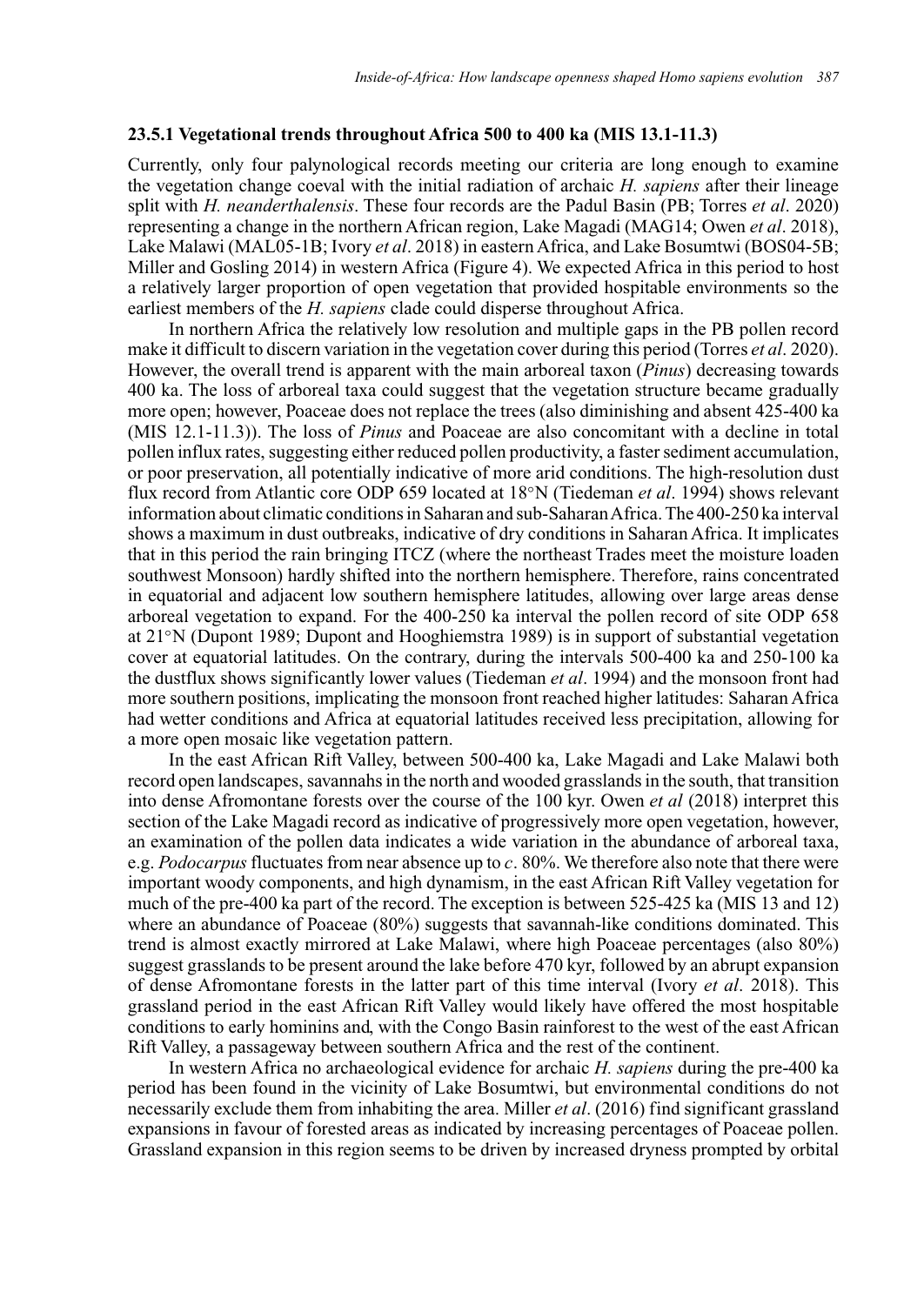cycles, as Poaceae peaks (sometimes even reaching 99%) in record BOS04-5B are coeval with maxima in precessional amplitudes.

We find that during the period 500-400 ka (MIS 13.1-11.3) all of the available records show a degree of openness in the vegetation structure. The potential barriers to hominins are in western Africa in the early part of this period when the high representation of arboreal taxa shows a high forest cover (although this is not likely a dense rainforest). In the later part of this period, when poor pollen preservation prevails increased aridity is suggested in northern Africa.

#### **23.5.2 Vegetational trends throughout Africa between 400 and 250 ka (MIS 11.2-8.2)**

To date, only four pollen records have been published that are long enough to examine the period of proposed less hospitable condition that limited dispersal, and thereby gene flow, in archaic *H. sapiens*; Padul Basin (PB; Torres *et al*. 2020) representing northern Africa, Lake Magadi (MAG14; Owen *et al*. 2018) and Lake Malawi (MAL05-1B/1C; Ivory *et al*. 2018) eastern Africa, and Lake Bosumtwi (BOS04-5B; Miller and Gosling 2014) western Africa (Figure 4).

At PB, following a gap in the record, the main arboreal taxa (*Pinus*) fluctuates widely from *c.* 80% to *c.* 5% between *c.* 380 and 250 ka suggesting, apart from changes in aeolian pollen dispersal (Hooghiemstra *et al*. 1992) also major changes in the woody component. Within this period a change from Mediterranean (365-340 ka, MIS 11), to steppe vegetation (340-310 ka, MIS 10), and back to Mediterranean (310-295 ka, MIS 9.1-8.6) has been identified (Torres *et al*. 2001). Suggesting very dynamic vegetation with no discernable directional change in openness through this period.

The sedimentary record from Lake Magadi between 375 and 300 kyr BP was analysed for pollen (17 samples) but no pollen was recovered (Owen *et al*. 2018). Just before and after the hiatus in the record the percentage of aquatic taxa (e.g. Cyperaceae) and Afromontane taxa (e.g. *Podocarpus*) increase. The higher representation of aquatics could be interpreted as a lowering of the lake level providing more shallow water habitat for taxa such as Cyperaceae. The hiatus in the pollen record most likely represents a period of aridity when the basin (at least periodically) dried out and consequently little or no pollen is preserved; suggesting that through MIS 9 warmer conditions resulted in evaporation exceeding precipitation and so reduced the lake level. The more arid conditions potentially formed a barrier that disconnected northern Africa from southern Africa, thereby limiting any hominin dispersal between these two regions. In strong contrast to the arid conditions at Lake Magadi, we see that Lake Malawi hosts a vegetational community that is highly dominated by arboreal pollen from *c.* 470 to 270 ka. It is therefore suggested in Ivory *et al*. (2018) that the rigid ecosystem changeovers elucidated by MAL05-1B are a product of the response of local vegetation to the regional precipitation regime, comprising of a feedback between moisture recycling in Lake Malawi and eccentricity mediated summer insolation (Ivory *et al*. 2016). Still, since we characterise Lake Malawi as being surrounded by dense (Afromontane) forests, it is in line with our hypothesis of inhospitable vegetational cover during the period 400-250 ka, albeit for a different reason than at Lake Magadi.

The Lake Bosumtwi record shows wide fluctuations between *c.* 90% and *c.* 10% in the abundance of Poaceae between 400 and 250 ka which was initially interpreted as abrupt highmagnitude transitions between grassland and forest (Miller *et al*. 2016). Later investigations of how modern forest and grasslands are represented in the pollen rain (Julier *et al*. 2019) suggest that this magnitude of change could, for a large part, be explained by variation in the woody component of grassland ecosystems, rather than switching to a closed evergreen forest. Therefore, during the period from which the earliest archaic *H. sapiens* fossils have been found at Jebel Irhoud the landscape around Lake Bosumtwi was most likely covered with a wooded savannah.

We find that during the period 400-250 ka **(**MIS 11.2-8.2) the sites representative of northern and westernAfrica show a dynamic vegetation cover, but likely were not inhospitable to hominins.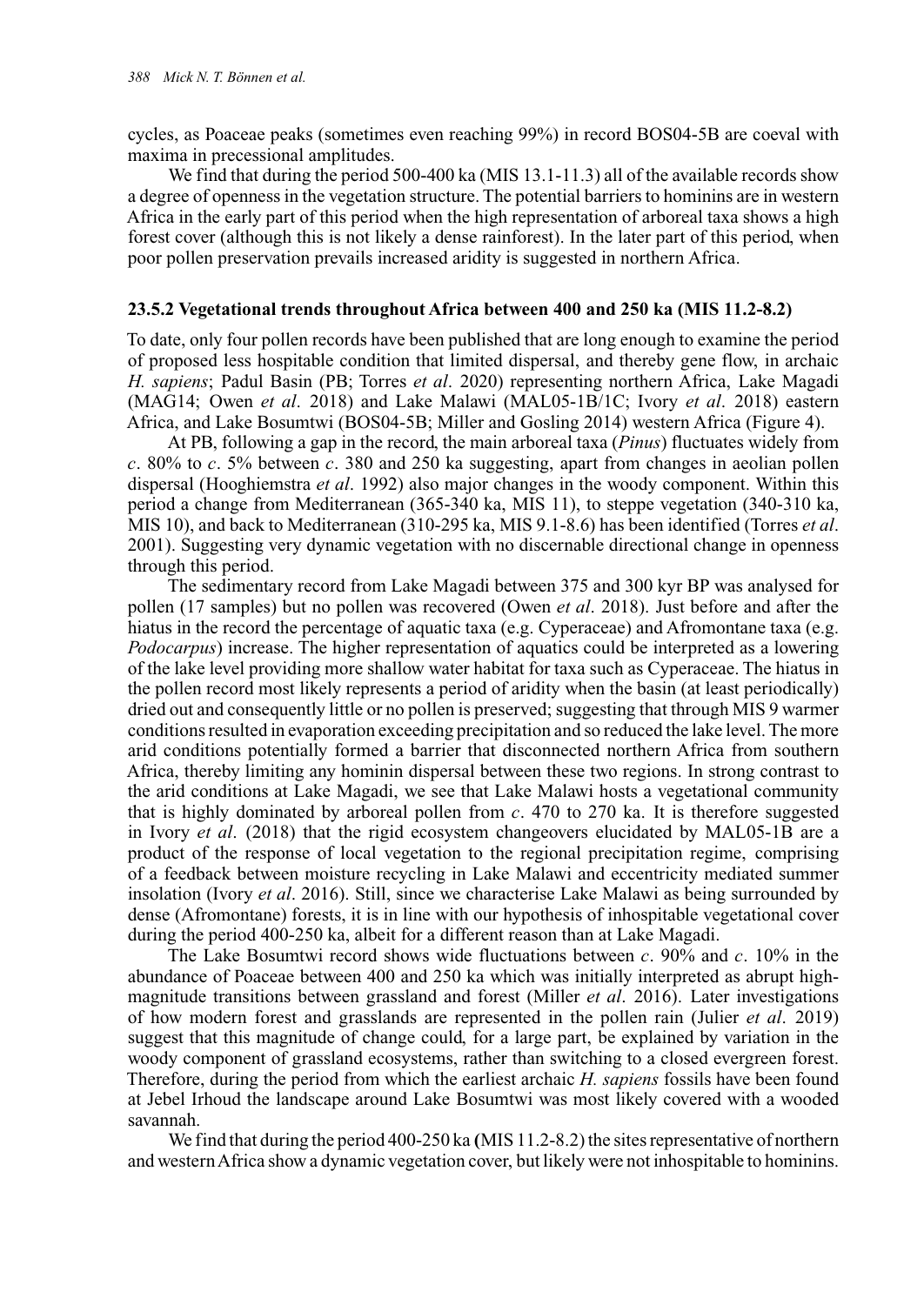The eastern African record was likely arid for much of this period which could have created a geographic barrier to hominins.

#### **23.5.3 Vegetational trends throughout Africa between 250-100 ka (MIS 8.2-5.3)**

Between 250 and 100 ka past vegetation data is available from the Padul Basin (PB; Torres *et al*. 2020) in northern Africa, Lake Magadi (MAG14; Owen *et al*. 2018) and Lake Malawi (MAL05-1B/1C; Ivory *et al*. 2018) in eastern Africa, and Lake Bosumtwi (BOS04-5B; Miller and Gosling 2014) in western Africa records plus, for the younger final few thousand years, parts of the Vankervelsvlei (VVV10.1; Quick *et al*. 2016) southern Africa, and Lake Malawi (1C; Beuning *et al*. 2011) eastern Africa records. In this time window, we expect a dominance of an open vegetation structure that promoted the dispersal, and consequently gene flow, between morphologically dissimilar archaic *H. sapiens* populations. This increased connectiveness would have ultimately lead to the full range of AMH associated phenotypical characteristics throughout the entire *H. sapiens* clade.

There is evidence for forest development at PB during the 250-100 ka interval (MIS 8.0-6.5) as indicated by the high abundance of evergreen taxa (*Pinus* >50% through most of this period) and deciduous taxa in parts (e.g. *Quercus*, *c.* 10%, 270-250 ka), indicating relatively stable vegetation structure with a strong woody component. The forest vegetation could have been less favourable to *H. sapiens* encouraging populations to move to find more open environment to which they were more familiar.

The high diversity of pollen taxa present in record MAG14 between 250-100 ka suggests that many different ecosystems were present along the banks of Lake Magadi. Within this time window Afromontane taxa diminishing in favour of the relatively open Zambezian Miombo woodland and humid evergreen woodlands, offering a diverse landscape vegetation mosaic with a wide variety in resources and thereby generating hospitable environments for archaic *H. sapiens*. The other lake core from eaststern Africa considered here, Lake Malawi, shows high variation in landscape openness. Five wooded grassland periods with a combined duration of *c.* 90 ka have been identified at Lake Malawi, giving ample oppurtunities for archaic *H. sapiens* to settle and disperse through the vicinity of Lake Malawi. Thus, both eastern African records indicate vegetation that would have been hospitable to archaic *H. sapiens*, and could have provided a north-south corridor allowing connectivity across the continent.

The pollen record from Lake Bosumtwi suggests an expanded savannah in western Africa, unprecedented in both stability (lasting almost 100 kyr) and cover (reaching >95% Poaceae). The consequences of this heavily grass-dominated landscape for *H. sapiens* could be interpreted in two ways: (i) as an ideal open landscape which they could occupy and traverse comfortably, or (ii) as a barrier due to high aridity and a lack of resources (absence of trees and water). The absence of any archaeological evidence of *H. sapiens* in western Africa until *c.* 12 ka (Harvati *et al*. 2011) tentatively provides support for the latter, but further evidence is clearly required.

The Vankervelsvlei sedimentary record begins *c.* 110 ka and contains pollen indicative of predominantly open woodland vegetation. This relatively open woodland could have provided a favourable to *H. sapiens* in a similar way to the vegetation of eastern Africa.

During the period 250-100 ka we find that there are potential barriers to *H. sapiens* in the north (covered by forest) and western (arid ecosystems) regions of Africa. While in the eastern and southern regions there is evidence for more hospitable vegetation configurations*.*

### **23.5.4 Vegetational trends throughout Africa after 100 ka (MIS 5.3)**

The last 100 ka is an important period in hominin evolution and dispersal, particularly related to the movement of hominins out-of-Africa between 70 and 40 ka (MIS 5.0-3.2; (Blome *et al*. 2012; Carto *et al*. 2009; Tierney *et al*. 2017)). During this period an increasing amount of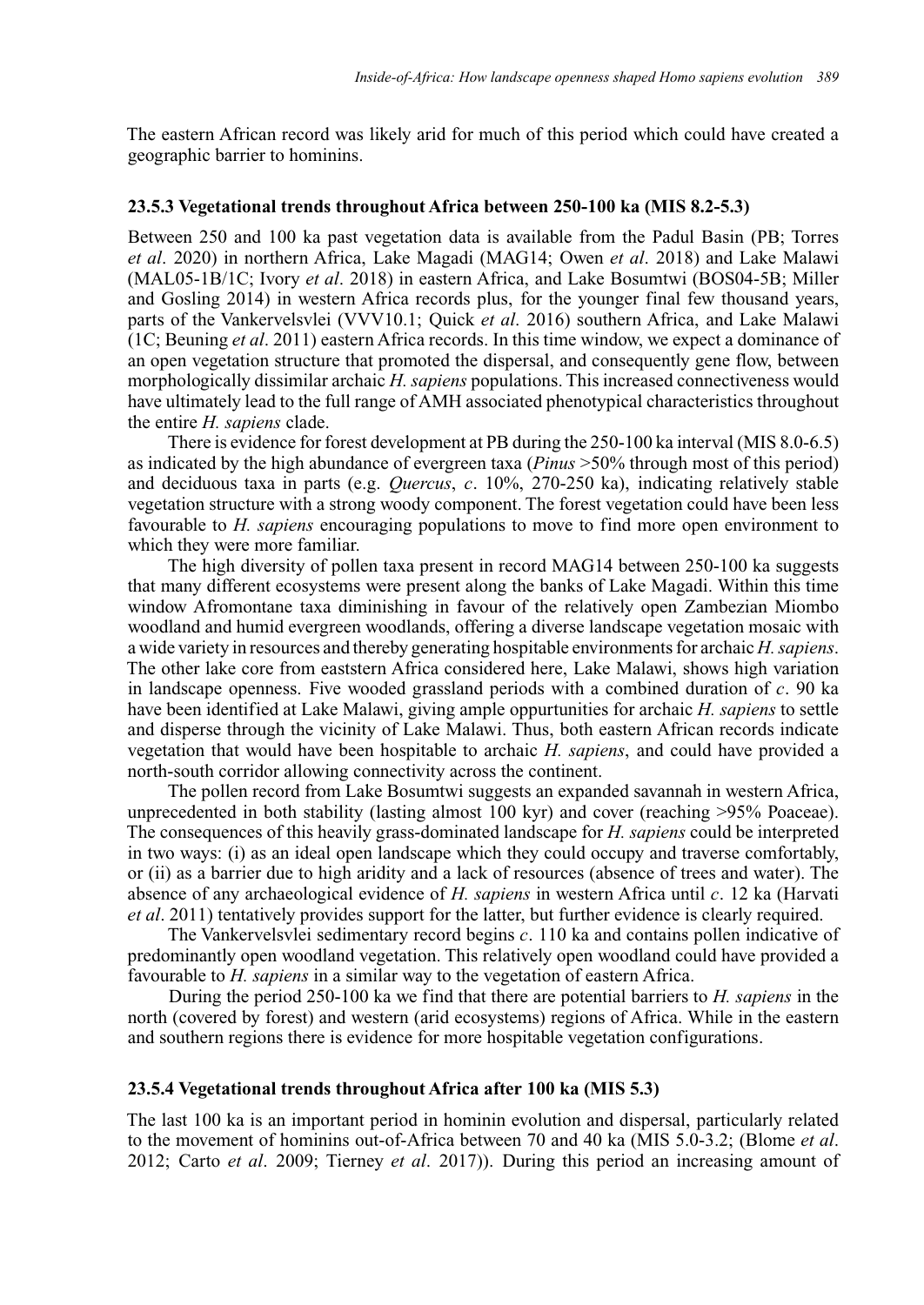information on past vegetation change in Africa is available, however, a detailed exploration of all this literature is beyond the scope of this review. Instead, we limit this section to briefly contextualizing change around the period of movement of hominins out-of-Africa from just the six records used to provide information on longer-term vegetation change (Figure 4C).

The northern African vegetational makeup, as inferred from the PB pollen record, implies steppic environmental conditions with high*Artemisia* and Poaceae presence in the Mediterranean regions of northwest Africa for MIS 4 and MIS 3, indicating cold and arid climate for both stages (Torres *et al*. 2020). While in southern Africa the VVV10.1 pollen record suggests vegetation remain fairly stable in their characteristics over the last 100 ka, notwithstanding an expansion of fynbos vegetation between 70-40 ka (Quick *et al*. 2016). Similar vegetation stability is also seen in easternAfrica from the MAG14 pollen record (Owen *et al*. 2018), although the MAL 1C pollen record shows a trajectory of increasing woodland vegetation (Beuning *et al*. 2011). This increase in woodland vegetation has been interpreted as increased landscape diversity that could have aided hominin development and dispersal by providing access to new and more varied resources (Beuning *et al*. 2011). In central (record B12) and western Africa (record BOS04-5B) the degree of vegetation openness is shown to fluctuate; with the greatest depression of the treeline (hence most open vegetation being available at high elevation) occurring at Lake Bambili around 35 ka (Lézine *et al*. 2019).

Through the period of hominin dispersal 'Out-of-Africa', some portion of each of the six records indicates open vegetation that would have helped to facilitate dispersal of hominins. It is also the period in which the greatest variation in the vegetation record is seen, which could also have promoted dispersal as hominins sought to track resources. However, we should be cautious in our interpretations because the evidence is likely biased by the increased number of locations from which evidence is available, and the temporal detail of the information.

#### **23.6 CONCLUSIONS**

Growing evidence from genetic and archaeological sources paints a picture of complex pan-African hominin evolution, development and dispersal (Hublin *et al*. 2017; Lipson *et al*. 2020; Scerri *et al*. 2018; Stringer 2016; Wang *et al*. 2020). Intuitively it seems reasonable that the habitat that hominins existed within played an important role in shaping these processes and, based on archaeological evidence, it has been suggested that more open vegetation formations were the favoured habitat of early hominins (Bertola *et al*. 2016; Blome *et al*. 2012; Cerling *et al*. 2011; Larrasoaña *et al*. 2013; Scerri *et al*. 2018). However, unfortunately, evidence for vegetation, and vegetation change, over the more than half-million years over which evolution, development and dispersal have occurred remains scant at the continental scale. The terrestrial records of past vegetation change, based on the analysis of ancient pollen, obtained from six sedimentary basins that are relevant to Africa on these timescales indicate that the degree of openness varied regionally. The balance between a predominance of open *vs.* closed vegetation across Africa tends to follow a pattern of indicating more hospitable (open vegetation) during the period 500-400 ka when archaic *H. sapiens* dispersed around the continent, more inhospitable (closed vegetation/desert) between 400-250 ka when many new phenotypically distinct clades of hominins arose, and a return to more hospitable (open vegetation) conditions 250-100 ka coincident with the rise of anatomically modern humans. This pattern of vegetation change fits with our proposed 'Inside-of-Africa' environmental framework as a backdrop to hominin evolution. While these data provide some evidence for vegetation change in Africa over the last 500 ka there are clearly huge spatial and temporal gaps in the evidence available. Consequently, any inferences drawn from this must be done so with caution, however, we hope that our proposed framework will provide food for thought among researchers and be subsequently tested against new and more detailed records of past vegetation change.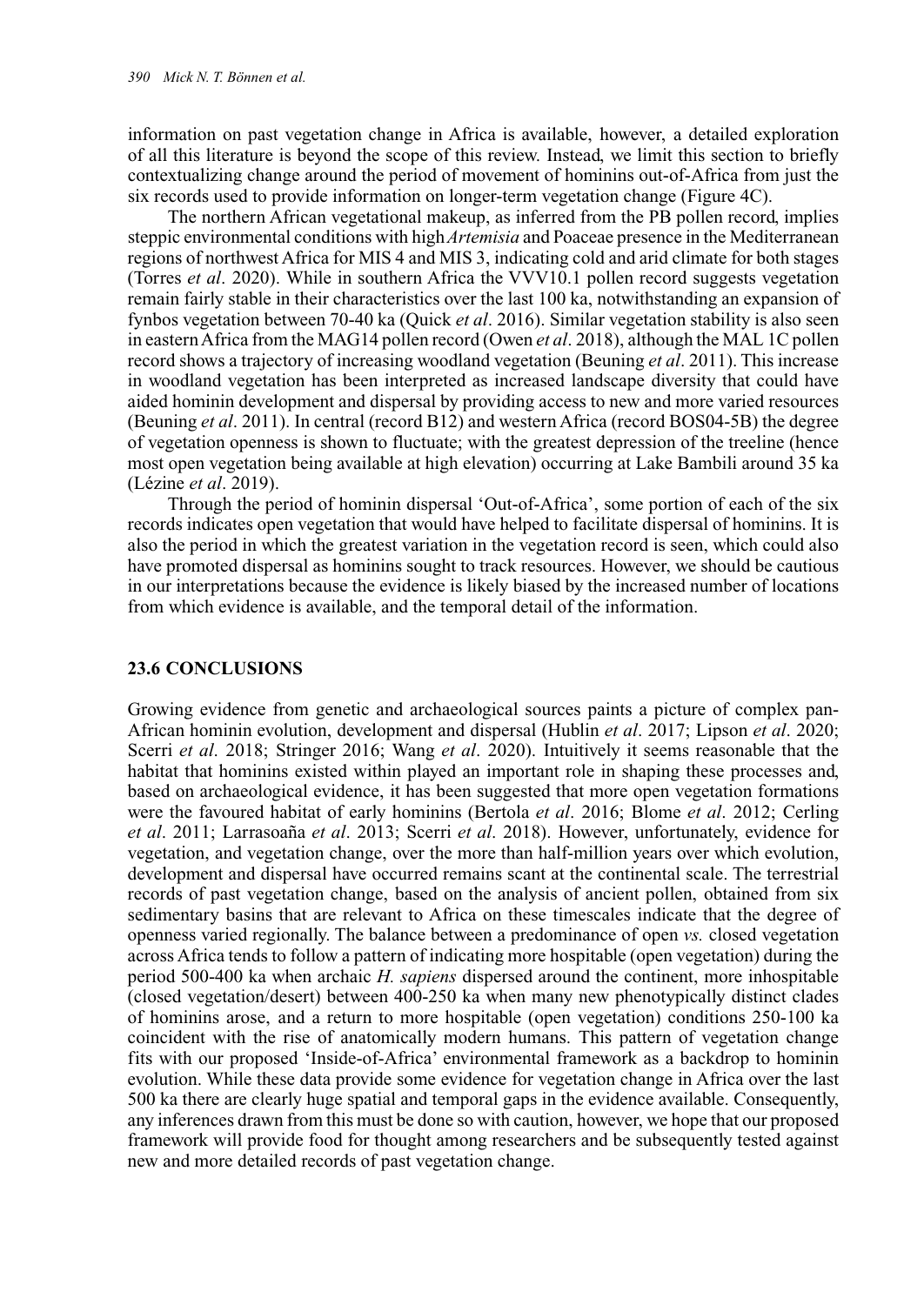## **ACKNOWLEDGEMENTS**

We would like to thank all the authors of the original publications which we review here for publishing their studies and making their data available either through open access databases or directly following corresponance. We thank Alayne Street-Perrott (Swansea University, UK) and Anne-Marie Lézine (CNRS, France) for their thorough evaluation and feedback on our manuscript, and the PoA editorial team for the opportunity to contribute to this volume.

# **REFERENCES**

- Bailey, R.C., Head, G., Jenike, M., Owen, B., Rechtman, R. and Zechenter, E., 1989, Hunting and Gathering in Tropical Rain Forest: Is It Possible? *American Anthropologist*, **91**(1), pp. 59–82, 10.1525/aa.1989.91.1.02a00040.
- Behrensmeyer, A.K., Potts, R., Deino, A.L. and Ditchfield, P., 2002, Olorgesailie, Kenya: a Million Years in the Life of a Rift Basin. *Sedimentation in Continental Rifts*, pp. 97–106.
- Bertola, L.D., Jongbloed, H., Van Der Gaag, K.J., De Knijff, P., Yamaguchi, N., Hooghiemstra, H., Bauer, H., Henschel, P., White, P.A., Driscoll, C.A., Tende, T., Ottosson, U., Saidu, Y., Vrieling, K. and De Iongh, H.H., 2016, Phylogeographic Patterns inAfrica and High Resolution Delineation of Genetic Clades in the Lion (Panthera leo). *Scientific Reports*, **6**, article: 30807, 10.1038/ srep30807.
- Beuning, K.R.M., Zimmerman, K.A., Ivory, S.J. and Cohen, A.S., 2011, Vegetation response to glacial-interglacial climate variability near Lake Malawi in the southern African tropics. *Palaeogeography, Palaeoclimatology, Palaeoecology*, **303**(1–4), pp. 81–92, 10.1016/j.palaeo.2010.01.025.
- Blome, M.W., Cohen, A.S., Tryon, C.A., Brooks, A.S. and Russell, J., 2012, The environmental context for the origins of modern human diversity: A synthesis of regional variability in African climate 150,000–30,000 years ago. *Journal of Human Evolution*, **62**(5), pp. 563–592, 10.1016/j.jhevol.2012.01.011.
- Brooks, A.S., Yellen, J.E., Potts, R., Behrensmeyer, A.K., Deino, A.L., Leslie, D.E., Ambrose, S.H., Ferguson, J.R., D'Errico, F., Zipkin, A.M., Whittaker, S., Post, J., Veatch, E.G., Foecke, K. and Clark, J.B., 2018, Long-distance stone transport and pigment use in the earliest Middle Stone Age. *Science*, **360**(6384), pp. 90–94, 10.1126/science.aao2646.
- Campisano, C.J., Cohen, A.S., Arrowsmith, J.R., Asrat, A., Behrensmeyer, A.K., Brown, E.T., Deino, A.L., Deocampo, D.M., Feibel, C.S., Kingston, J.D., Lamb, H.F., Lowenstein, T.K., Noren, A., Olago, D.O., Owen, R.B., Pelletier, J.D. and Potts, R., 2017, The Hominin Sites and Paleolakes Drilling Project: High resolution paleoclimate records from the East African Rift System and their implications for understanding the environmental context of hominin evolution. *PaleoAnthropology*, pp. 1–43.
- Carto, S.L., Weaver, A.J., Hetherington, R., Lam, Y. and Wiebe, E.C., 2009, Out of Africa and into an ice age: on the role of global climate change in the Late Pleistocene migration of early modern humans out of Africa. *Journal of Human Evolution*, **56**(2), pp. 139–151, 10.1016/j.jhevol.2008.09.004.
- Castañeda, I.S., Caley, T., Dupont, L., Kim, J.H., Malaizé, B. and Schouten, S., 2016, Middle to Late Pleistocene vegetation and climate change in subtropical southern East Africa. *Earth and Planetary Science Letters*, **450**, pp. 306–316, 10.1016/j.epsl.2016.06.049.
- Cerling, T.E., Wynn, J.G., Andanje, S.A., Bird, M.I., Korir, D.K., Levin, N.E., MacE, W., MacHaria, A.N., Quade, J. and Remien, C.H., 2011, Woody cover and hominin environments in the past 6-million years. *Nature*, **476**(7358), pp. 51–56, 10.1038/nature10306.
- Chan, E.K.F., Timmermann, A., Baldi, B.F., Moore, A.E., Lyons, R.J., Lee, S.S., Kalsbeek, A.M.F., Petersen, D.C., Rautenbach, H., Förtsch, H.E.A., Bornman, M.S.R. and Hayes, V.M.,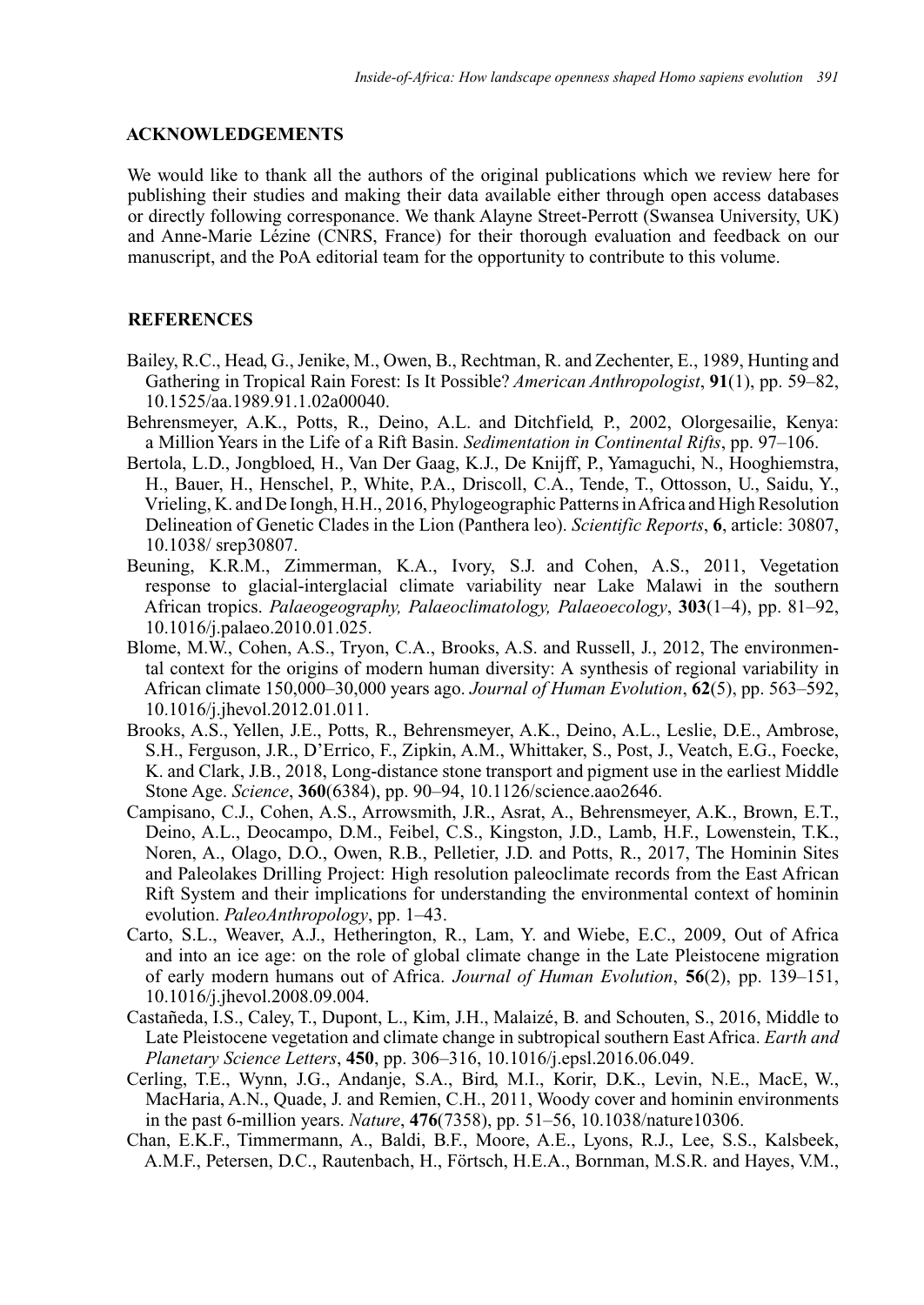2019, Human origins in a southern African palaeo-wetland and first migrations. *Nature*, **575**(7781), pp. 185–189, 10.1038/s41586-019-1714-1.

- Chen, D. and Chen, H.W., 2013, Using the Köppen classification to quantify climate variation and change: An example for 1901–2010. *Environmental Development*, **6**(1), pp. 69–79, 10.1016/j.envdev.2013.03.007.
- Clement, A.C., Hall, A. and Broccoli, A.J., 2004, The importance of precessional signals in the tropical climate. *Climate Dynamics*, **22**(4), pp. 327–341, 10.1007/s00382-003-0375-8.
- Compton, J.S., 2011, Pleistocene sea-level fluctuations and human evolution on the southern coastal plain of South Africa. *Quaternary Science Reviews*, **30**(5–6), pp. 506–527, 10.1016/j.quascirev.2010.12.012.
- Coulthard, T.J., Ramirez, J.A., Barton, N., Rogerson, M. and Brücher, T., 2013, Were rivers flowing across the Sahara during the last interglacial? Implications for human migration through Africa. *PloS One*, **8**(9), article: e74834, 10.1371/journal.pone.0074834.
- D'Errico, F., Banks, W.E., Warren, D.L., Sgubin, G., Van Niekerk, K., Henshilwood, C., Daniau, A.L. and Sánchez Goñi, M.F., 2017, Identifying early modern human ecological niche expansions and associated cultural dynamics in the South African Middle Stone Age. *Proceedings of the National Academy of Sciences*, **114**(30), pp. 7869–7876, 10.1073/pnas.1620752114.
- Dalibard, M., Popescu, S.M., Maley, J., Baudin, F., Melinte-Dobrinescu, M.C., Pittet, B., Marsset, T., Dennielou, B., Droz, L. and Suc, J.P., 2014, High-resolution vegetation history of West Africa during the last 145 ka. *Geobios*, **47**(4), pp. 183–198, 10.1016/j.geobios.2014.06. 002.
- Deino, A.L., Behrensmeyer, A.K., Brooks, A.S., Yellen, J.E., Sharp, W.D. and Potts, R., 2018, Chronology of the Acheulean to Middle Stone Age transition in eastern Africa. *Science*, **360**, pp. 95–98, 10.1126/science.aao2216.
- Douze, K., Wurz, S. and Henshilwood, C.S., 2015, Techno-cultural characterization of the MIS 5 (*c.* 105-90 Ka) lithic industries at Blombos Cave, Southern Cape, South Africa. *PLoS ONE*, **10**(11), pp. 1–29, 10.1371/journal.pone.0142151.
- Dupont, L.M., 1989, Palynology of the last 680 000 years of ODP Site 658 (off NW Africa): fluctuations in paleowind systems. In: *Paleoclimatology and Paleometeorology: Modern and past patterns of global atmospheric transport* edited by Leinen, M. and Sarnthein, M., pp. 719– 794, (Dordrecht: Kluwer).
- Dupont, L., 2011, Orbital scale vegetation change in Africa. *Quaternary Science Reviews*, **30**(25–26), pp. 3589–3602, 10.1016/j.quascirev.2011.09.019.
- Dupont, L. M. and Hooghiemstra, H., 1989, The Saharan-Sahelian boundary during the Brunhes chron. *Acta Botanica Neerlandica*, **38**(4), pp. 405–415, 10.1111/j.1438-8677.1989.tb01372.x.
- Dupont, Lydie M., Jahns, S., Marret, F. and Ning, S., 2000, Vegetation change in equatorial West Africa: Time-slices for the last 150 ka. *Palaeogeography, Palaeoclimatology, Palaeoecology*, **155**(1–2), pp. 95–122, 10.1016/S0031-0182(99)00095-4.
- Endicott, P., Ho, S.Y.W. and Stringer, C., 2010, Using genetic evidence to evaluate four palaeoanthropological hypotheses for the timing of Neanderthal and modern human origins. *Journal of Human Evolution*, **59**(1), pp. 87–95, 10.1016/j.jhevol.2010.04.005.
- Frédoux, A., 1994, Pollen analysis of a deep-sea core in the Gulf of Guinea: vegetation and climatic changes during the last 225,000 years B.P. *Palaeogeography, Palaeoclimatology, Palaeoecology*, **109**(2–4), pp. 317–330, 10.1016/0031-0182(94)90182-1.
- Frumkin, A., Bar-Yosef, O. and Schwarcz, H.P., 2011, Possible paleohydrologic and paleoclimatic effects on hominin migration and occupation of the Levantine Middle Paleolithic. *Journal of Human Evolution*, **60**(4), pp. 437–451, 10.1016/j.jhevol.2010.03.010.
- Galway-Witham, J., Cole, J. and Stringer, C., 2019, Aspects of human physical and behavioural evolution during the last 1 million years. *Journal of Quaternary Science*, **34**(6), pp. 355–378, 10.1002/jqs.3137.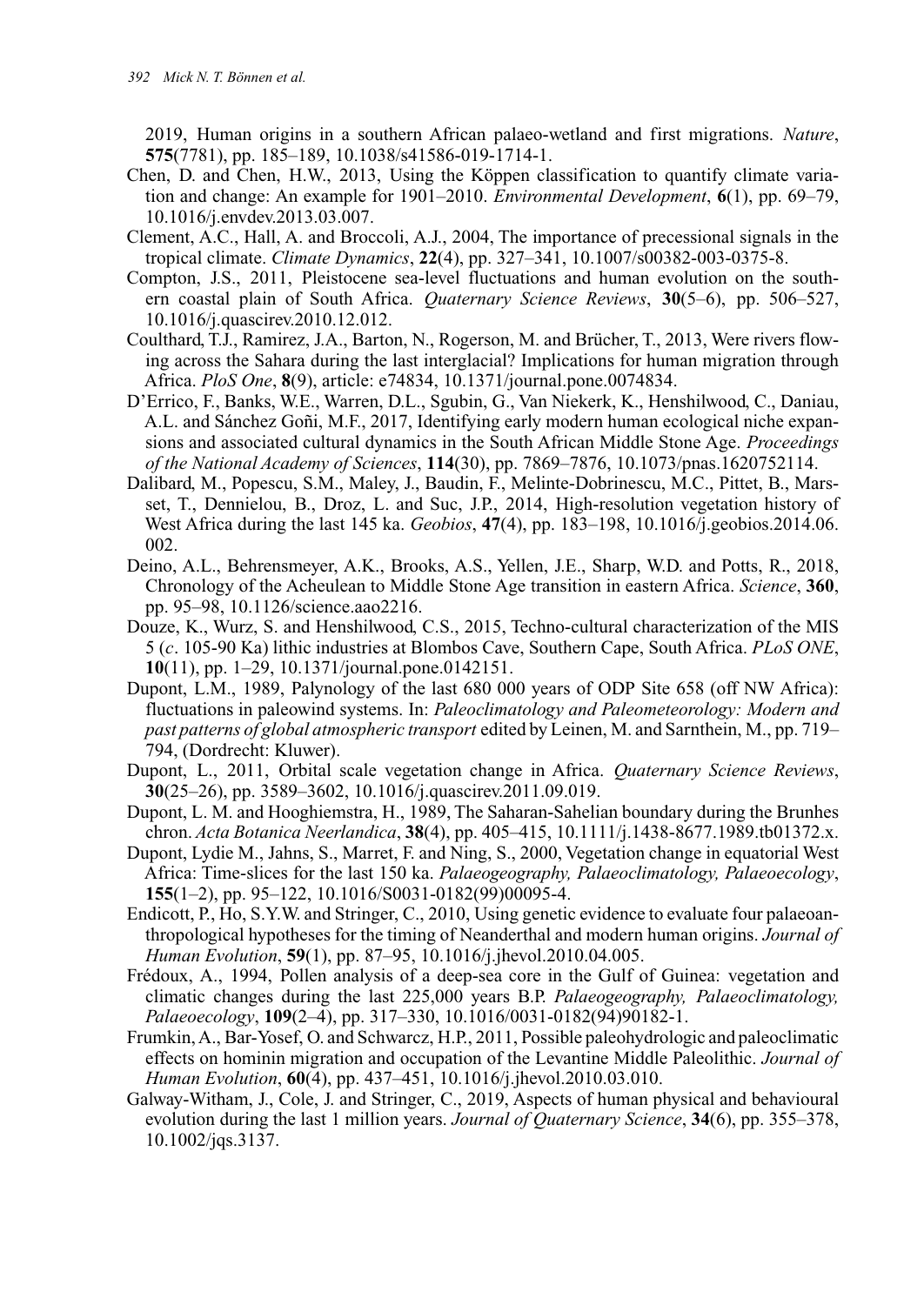- Gosling, W.D. and Holden, P.B., 2011, Precessional forcing of tropical vegetation carbon storage. *Journal of Quaternary Science*, **26**(5), pp. 463–467, 10.1002/jqs.1514.
- Grun, R., Brink, J.S., Spooner, N.A., Taylor, L., Stringer, C.B., Franciscus, R.G. and Murray, A.S., 1996, Direct dating of Florisbad hominid. *Nature*, **382**(6591), pp. 500–501, 10.1038/382500a0
- Gunz, P., Bookstein, F.L., Mittero, P., Stadlmayr, A., Seidler, H., Gerhard, W., Weber, G.W., Kelly, D.J., Poolman, B., Gavin, H., Zeniou-meyer, M., Liu, Y., Olanich, M.E., Becherer, U., Bader, M. and Vitale, N., 2009, Early modern human diversity suggests subdivided population structure and a complex out-of-Africa scenario. *Proceedings of the National Academy of Sciences*, **106**(20), pp. 8398–8398, 10.1073/pnas.0903734106.
- Hammond, A.S., Royer, D.F. and Fleagle, J.G., 2017, The Omo-Kibish I pelvis. *Journal of Human Evolution*, **[108](#page--1-1)**, pp. [199–219](#page--1-1), 10.1016/j.jhevol.2017.04.004.
- Harvati, K., Stringer, C., Grün, R., Aubert, M., Allsworth-Jones, P. and Folorunso, C.A., 2011, The later stone age calvaria from Iwo Eleru, Nigeria: Morphology and chronology. *PLoS ONE*, **6**(9), pp. [1–8](#page--1-1), 10.1371/journal.pone.0024024.
- Henshilwood, C.S., D'Errico, F., Van Niekerk, K.L., Coquinot, Y., Jacobs, Z., Lauritzen, S.E., Menu, M. and García-Moreno, R., 2011, A [100](#page--1-1),000-year-old ochre-processing workshop at Blombos Cave, South Africa. *Science*, **334**(6053), pp. [219–222](#page--1-1), 10.1126/science.1211535.
- Hooghiemstra, H., Stalling, H., Agwu, C. and Dupont, L.M., 1992, Vegetational and climatic changes at the northern fringe of the Sahara [250](#page--1-1),000[-5](#page--1-1),000 years BP. *Review of Palaeobotany and Palynology*, **[74](#page--1-1)**, pp. [1–53](#page--1-1), 10.1016[/0034](#page--1-1)-6667(92)90137[-6](#page--1-1).
- Hooghiemstra, H., Agwu, C.O.C. and Beug, H.-J., 1986, Pollen and spore distribution in recent marine sediments: a record of NW-African seasonal wind patterns and vegetation belts. *Meteor Forschungsergebnisse, Reihe C Geologie Und Geophysik*, **40**(40), pp. [87–135.](#page--1-1)
- Hooghiemstra, H., Lézine, A.M., Leroy, S.A.G., Dupont, L. and Marret, F., 2006, Late Quaternary palynology in marine sediments: A synthesis of the understanding of pollen distribution patterns in the NW African setting. *Quaternary International*, **148**(1), pp. [29–44,](#page--1-1) 10.1016/j.quaint.2005.11.005.
- Hublin, J.J., Ben-Ncer, A., Bailey, S.E., Freidline, S.E., Neubauer, S., Skinner, M.M., Bergmann, I., Le Cabec, A., Benazzi, S., Harvati, K. and Gunz, P., 2017, New fossils from Jebel Irhoud, Morocco and the pan-African origin of Homo sapiens. *Nature*, **546**(7657), pp. [289–292,](#page--1-1) 10.1038/nature22336.
- Imbrie, J., Hays, J.D., Martinson, D.G., Mclntyre, A., Mix, A.C., Morley, J.J., Pisias, N.G., Prell, W.L. and Shackleton, N.J., 1984, The orbital theory of Pleistocene climate: support from a revised chronology of the marine δ18O record. In: *Milankovitch and Climate* edited by Berger, A., Imbrie, J., Hays, G., Kukla, G. and Saltzman, B., pp. [269–306,](#page--1-1) (Dordrecht: Reidel).
- Ivory, S.J., Blome, M.W., King, J.W., McGlue, M.M., Cole, J.E. and Cohen, A.S., 2016, Environmental change explains cichlid adaptive radiation at Lake Malawi over the past 1.2 million years. *Proceedings of the National Academy of Sciences*, **113**(42), pp. 11895–11900, 10.1073/pnas.1611028113.
- Ivory, S.J., Lézine, A.-M., Vincens, A. and Cohen, A.S., 2018, Waxing and waning of forests: Late Quaternary biogeography of southeast Africa. *Global Change Biology*, **24**(7), pp. 2939–2951, 10.1111/gcb.14150.
- Jacobs, Z., Duller, G.A.T., Wintle, A.G. and Henshilwood, C.S., 2006, Extending the chronology of deposits at Blombos Cave, South Africa, back to [140](#page--1-1) ka using optical dating of single and multiple grains of quartz. *Journal of Human Evolution*, **51**(3), pp. [255–273,](#page--1-1) 10.1016/j.jhevol.2006.03.007.
- Jacobs, Z., Roberts, R.G., Galbraith, R.F., Deacon, H.J., Grün, R., Mackay, A., Mitchell, P., Vogelsang, R. and Wadley, L., 2008, Ages for the Middle Stone Age of southern Africa: Implications for human behavior and dispersal. *Science*, **322**(5902), pp. 733–735, 10.1126/science.1162219.
- Jacobson, G.L. and Bradshaw, R.H.W., 1981, The selection of sites for paleovegetational studies. *Quaternary Research*, **[96](#page--1-1)**, pp. [80](#page--1-1)–[96,](#page--1-1) 10.1016[/0033](#page--1-1)-5894(81)90129-0.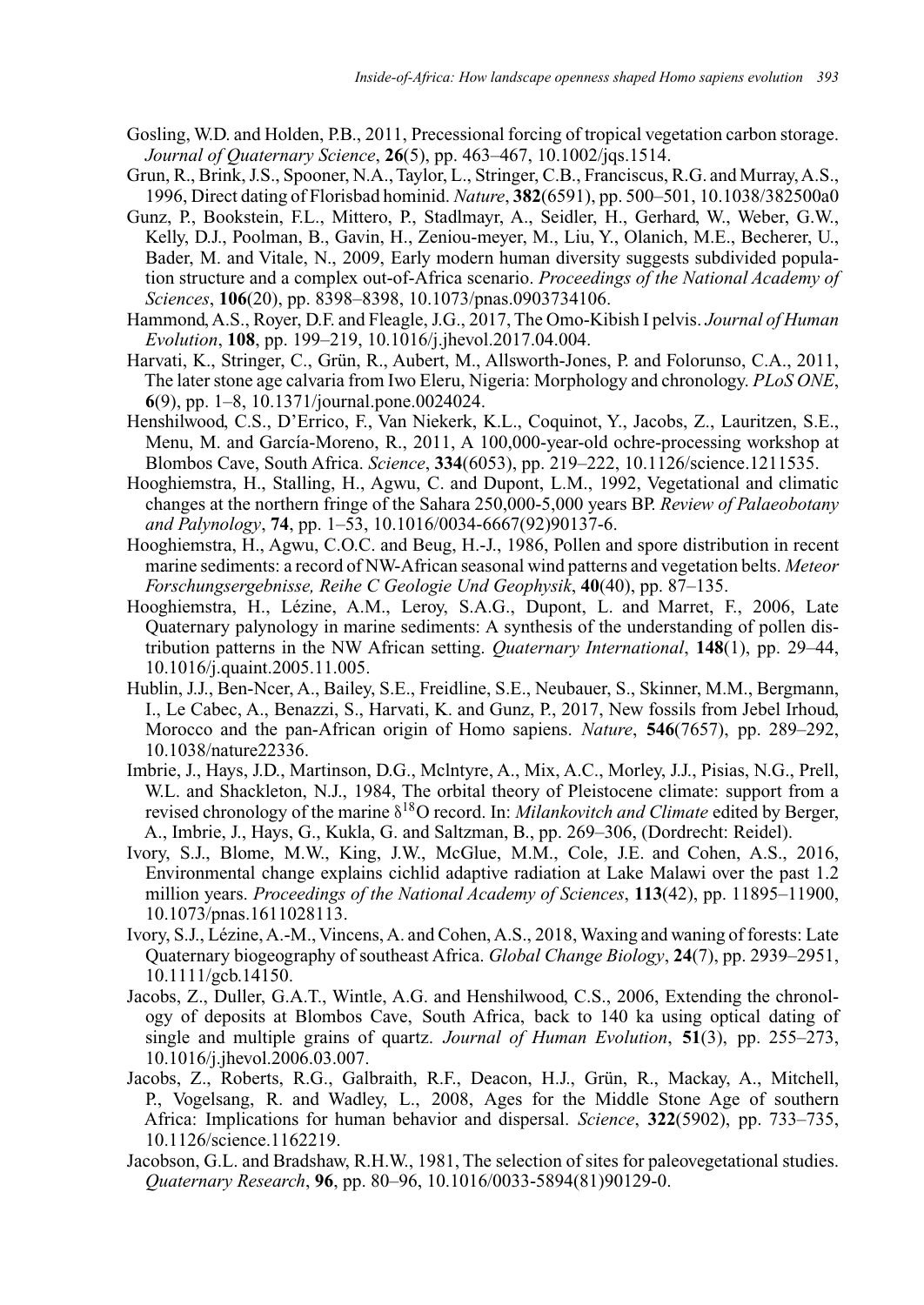- Jahns, S., Hüls, M. and Sarnthein, M., 1998, Vegetation and climate history of west equatorial Africa based on a marine pollen record off Liberia (site GIK 16776) covering the last [400,](#page--1-1)000 years. *Review of Palaeobotany and Palynology*, **102**[\(3](#page--1-1)–4), pp. [277–288](#page--1-1), 10.1016/S0034- 6667(98)80010[-9](#page--1-1).
- Jourdan, F., Renne, P.R. and Reimold, W.U., 2009, An appraisal of the ages of terrestrial impact structures. *Earth and Planetary Science Letters*, **286**([1–](#page--1-1)2), pp. [1–13](#page--1-1), 10.1016/j.epsl. 2009.07.009.
- Julier, A.C.M., Jardine, P.E., Adu-Bredu, S., Coe, A.L., Fraser, W.T., Lomax, B.H., Malhi, Y., Moore, S. and Gosling, W.D., 2019, Variability in modern pollen rain from moist and wet tropical forest plots in Ghana, West Africa. *Grana*, **58**(1), pp. [45–62,](#page--1-1) 10.1080/00173134.2018.1510027.
- Koeberl, C., Milkereit, B., Overpeck, J.T., Scholz, C.A., Amoako, P.Y.O., Boamah, D., Danuor, S.K., Karp, T., Kueck, J., Hecky, R.E., King, J.W. and Peack, J.A., 2007, An international and multidisciplinary drilling project into a young complex impact structure: The 2004 ICDP Bosumtwi Crater Drilling Project – An overview. *Meteoritics and Planetary Science*, **42**[\(4](#page--1-1)–5), pp. 483–511, 10.1111/j.1945-5100.2007.tb01057.x.
- Lamb, H.F., Bates, C.R., Bryant, C.L., Davies, S.J., Huws, D.G., Marshall, M.H. and Roberts, H.M., 2018, [150,](#page--1-1)000-year palaeoclimate record from northern Ethiopia supports early, multiple dispersals of modern humans from Africa. *Scientific Reports*, **8**(1), article: 1077, 10.1038/s41598-[018-](#page--1-1)19601-w.
- Larrasoaña, J.C., Roberts, A.P. and Rohling, E.J., 2013, Dynamics of green Sahara periods and their role in hominin evolution. *PLoS ONE*, **8**(10), e76514, 10.1371/journal.pone.0076514.
- Lavachery, P., 2001, The holocene archaeological sequence of Shum Laka rock shelter (Grassfields, western Cameroon). *African Archaeological Review*, **18**(4), pp. [213–247,](#page--1-1) 10.1023/ A:1013114008855.
- Lézine, A.-M., Holl, A.F.C., Lebamba, J., Vincens, A., Assi-Khaudjis, C., Février, L. and Sultan, É., 2013, Temporal relationship between Holocene human occupation and vegetation change along the northwestern margin of the CentralAfrican rainforest. *Comptes Rendus – Geoscience*, **345**([7–](#page--1-1)8), pp. [327–335,](#page--1-1) 10.1016/j.crte.2013.03.001.
- Lézine, A.M., Izumi, K., Kageyama, M. and Achoundong, G., 2019, A [90](#page--1-1),000-year record of Afromontane forest responses to climate change. *Science*, **363**(6423), pp. [177–181,](#page--1-1) 10.1126/science.aav6821.
- Lieberman, D.E., McBratney, B.M. and Krovitz, G., 2002, The evolution and development of cranial form in Homo sapiens. *Proceedings of the National Academy of Sciences*, **99**(3), pp. 1134–1139, 10.1073/pnas.022440799.
- Lipson, M., Ribot, I., Mallick, S., Rohland, N., Olalde, I., Adamski, N., Broomandkhoshbacht, N., Lawson, A.M., López, S., Oppenheimer, J., Stewardson, K., Asombang, R.N., Bocherens, H., Bradman, N., Culleton, B.J., Cornelissen, E., Crevecoeur, I., de Maret, P., Fomine, F.L.M., and Reich, D., 2020, Ancient WestAfrican foragers in the context ofAfrican population history. *Nature*, **577**(7792), pp. 665–670, 10.1038/s41586-[020](#page--1-1)-1929[-1](#page--1-1).
- Lisiecki, L.E. and Raymo, M.E., 2005, A Pliocene-Pleistocene stack of [57](#page--1-1) globally distributed benthic *δ*18O records. *Paleoceanography*, **20**(1), pp. [1–17,](#page--1-1) 10.1029/2004PA001071.
- McDougall, I., Brown, F.H. and Fleagle, J.G., 2005, Stratigraphic placement and age of modern humans from Kibish, Ethiopia. *Nature*, **433**(7027), pp. 733–736, 10.1038/ nature03258.
- Miller, C.S. and Gosling, W.D., 2014, Quaternary forest associations in lowland tropical West Africa. *Quaternary Science Reviews*, **[84](#page--1-1)**, pp. [7–25](#page--1-1), 10.1016/j.quascirev.2013. 10.027.
- Miller, C.S., Gosling, W.D., Kemp, D.B., Coe, A.L. and Gilmour, I., 2016, Drivers of ecosystem and climate change in tropical WestAfrica over the past ∼540 000 years. *Journal of Quaternary Science*, **31**(7), pp. 671–677, 10.1002/jqs.2893.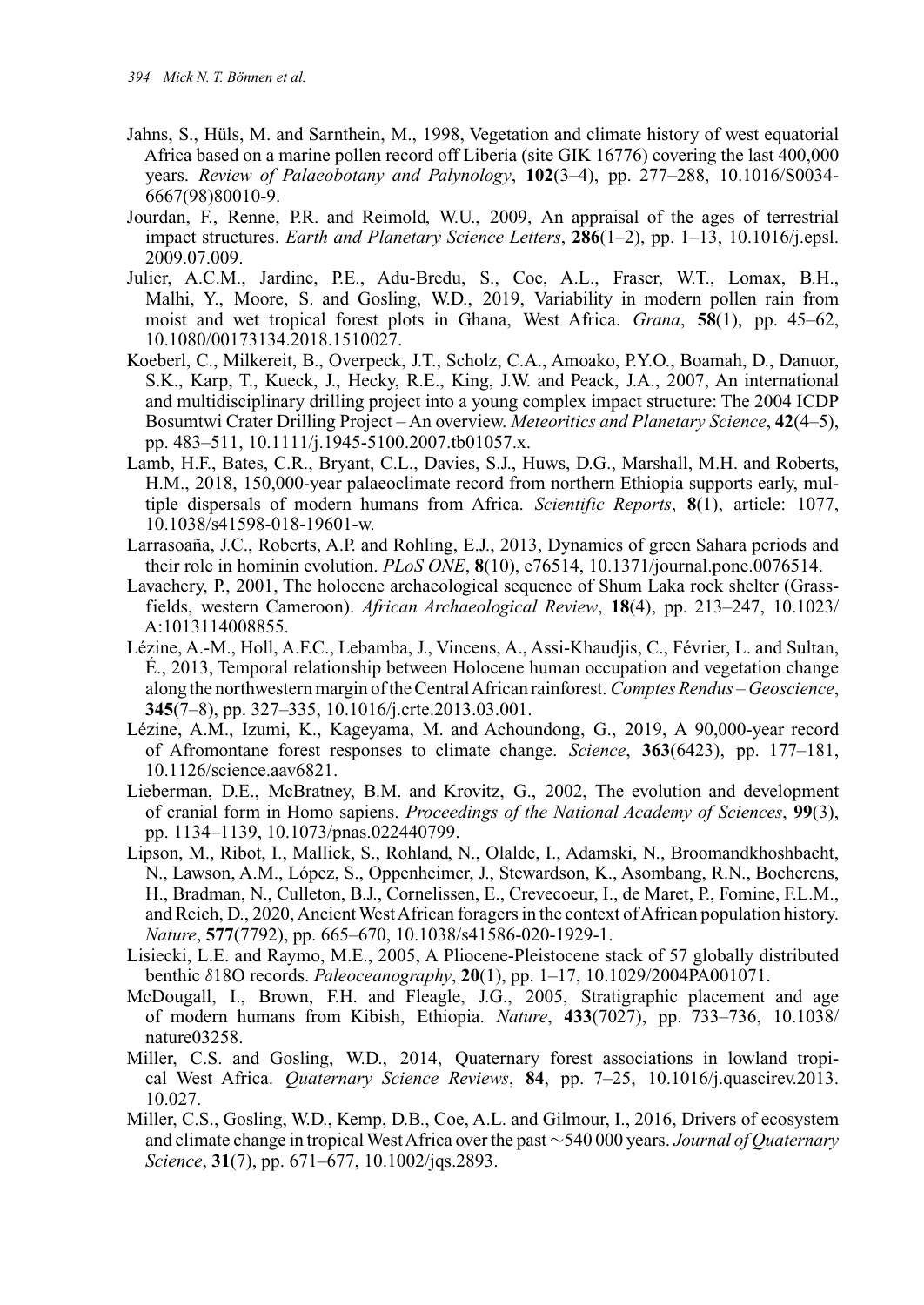- Mirazón Lahr, M. and Foley, R.A., 2016, Human Evolution in Late Quaternary Eastern Africa. In: *Africa from MIS [6-2](#page--1-1): Population Dynamics and Paleoenvironments* edited by Jones, S. and Stewart, B., pp. [215–231](#page--1-1), (Dordrecht: Springer).
- Mounier, A. and Mirazón Lahr, M., 2016, Virtual ancestor reconstruction: Revealing the ancestor of modern humans and Neandertals. *Journal of Human Evolution*, **[91](#page--1-1)**, pp. [57–72,](#page--1-1) 10.1016/j.jhevol.2015.11.002.
- Neubauer, S., Hublin, J.J. and Gunz, P., 2018, The evolution of modern human brain shape. *Science Advances*, **4**(1), article: eaao5961, 10.1126/sciadv.aao5961.
- Olson, D.M., Dinerstein, E., Wikramanayake, E.D., Burgess, N.D., Powell, G.V.N., Underwood, E.C., D'amico, J.A., Itoua, I., Strand, H.E., Morrison, J.C., Loucks, C.J., Allnutt, T.F., Ricketts, T.H., Kura, Y., Lamoreux, J.F., Wettengel, W.W., Hedao, P. and Kassem, K.R., 2001, Terrestrial Ecoregions of the World: A New Map of Life on Earth: A new global map of terrestrial ecoregions provides an innovative tool for conserving biodiversity. *Bioscience*, **51**(11), pp. 933–938, 10.1641/[0006-](#page--1-1)3568(2001)[051](#page--1-1)[0933:TEOTWA]2.0.CO;[2.](#page--1-1)
- Osborne, A.H., Vance, D., Rohling, E.J., Barton, N., Rogerson, M. and Fello, N., 2008, A humid corridor across the Sahara for the migration of early modern humans out of Africa [120,](#page--1-1)000 years ago. *Proceedings of the National Academy of Sciences*, **105**(43), pp. 16444–16447, 10.1073/pnas.0804472105.
- Owen, R.B., Muiruri, V.M., Lowenstein, T.K., Renaut, R.W., Rabideaux, N., Luo, S., Deino, A.L., Sier, M.J., Dupont-Nivet, G., Mcnulty, E.P., Leet, K., Cohen, A., Campisano, C., Deocampo, D., Shen, C.C., Billingsley, A. and Mbuthia, A., 2018, Progressive aridification in East Africa over the last half million years and implications for human evolution. *Proceedings of the National Academy of Sciences*, **115**(44), pp. 11174–11179, 10.1073/pnas.1801357115.
- Ozenda, P., 1991, *Flore et Végétation du Sahara*. (Paris: Centre Nationale Recherche Scientifique).
- Pearson, O.M., 2008, Statistical and biological definitions of anatomically modern humans: Suggestions for a unified approach to modern morphology. *Evolutionary Anthropology*, **17**(1), pp. [38–48,](#page--1-1) 10.1002/evan.20155.
- Quade, J., Dente, E., Armon, M., Ben Dor,Y., Morin, E., Adam, O. and Enzel,Y., 2018, Megalakes in the Sahara? A Review. *Quaternary Research*, **90**(2), pp. [253–275,](#page--1-1) 10.1017/qua.2018.46.
- Quick, L.J., Meadows, M.E., Bateman, M.D., Kirsten, K.L., Mäusbacher, R., Haberzettl, T. and Chase, B.M., 2016, Vegetation and climate dynamics during the last glacial period in the fynbos-afrotemperate forest ecotone, southern Cape, South Africa. *Quaternary International*, **[404](#page--1-1)**, pp. [136–149](#page--1-1), 10.1016/j.quaint.2015.08.027.
- Richter, D., Grün, R., Joannes-Boyau, R., Steele, T.E., Amani, F., Rué, M., Fernandes, P., Raynal, J.P., Geraads, D., Ben-Ncer, A., Hublin, J.J. and McPherron, S.P., 2017, The age of the hominin fossils from Jebel Irhoud, Morocco, and the origins of the Middle Stone Age. *Nature*, **546**(7657), pp. [293–296,](#page--1-1) 10.1038/nature22335.
- Rivas-Martínez, S., 1987, *Memoria del mapa de Series de Vegetación de España, [1:](#page--1-1)400.000*, (Madrid: Ministerio de Agricultura, Pesca y Alimentación, ICONA).
- Roets, W., Xu, Y., Raitt, L., El-Kahloun, M., Meire, P., Calitz, F., Batelaan, O., Anibas, C., Paridaens, K., Vandenbroucke, T., Verhoest, N.E.C. and Brendonck, L., 2008, Determining discharges from the Table Mountain Group (TMG) aquifer to wetlands in the Southern Cape, South Africa. *Hydrobiologia*, **607**(1), pp. [175–186,](#page--1-1) 10.1007/s10750-[008-](#page--1-1)9389-x.
- Rubel, F. and Kottek, M., 2010, Observed and projected climate shifts 1901–2100 depicted by world maps of the Köppen-Geiger climate classification. *Meteorologische Zeitschrift*, **19**(2), pp. [135–141](#page--1-1), 10.1127/0941-2948/2010/0430.
- Scerri, E.M.L., 2017a, The West African Stone Age. *Oxford Research Encyclopedia of African History*, 10.1093/acrefore/9780190277734.013.137.
- Scerri, E.M.L., 2017b, The North African Middle Stone Age and its place in recent human evolution. *Evolutionary Anthropology*, **26**(3), pp. [119–135](#page--1-1), 10.1002/evan.21527.